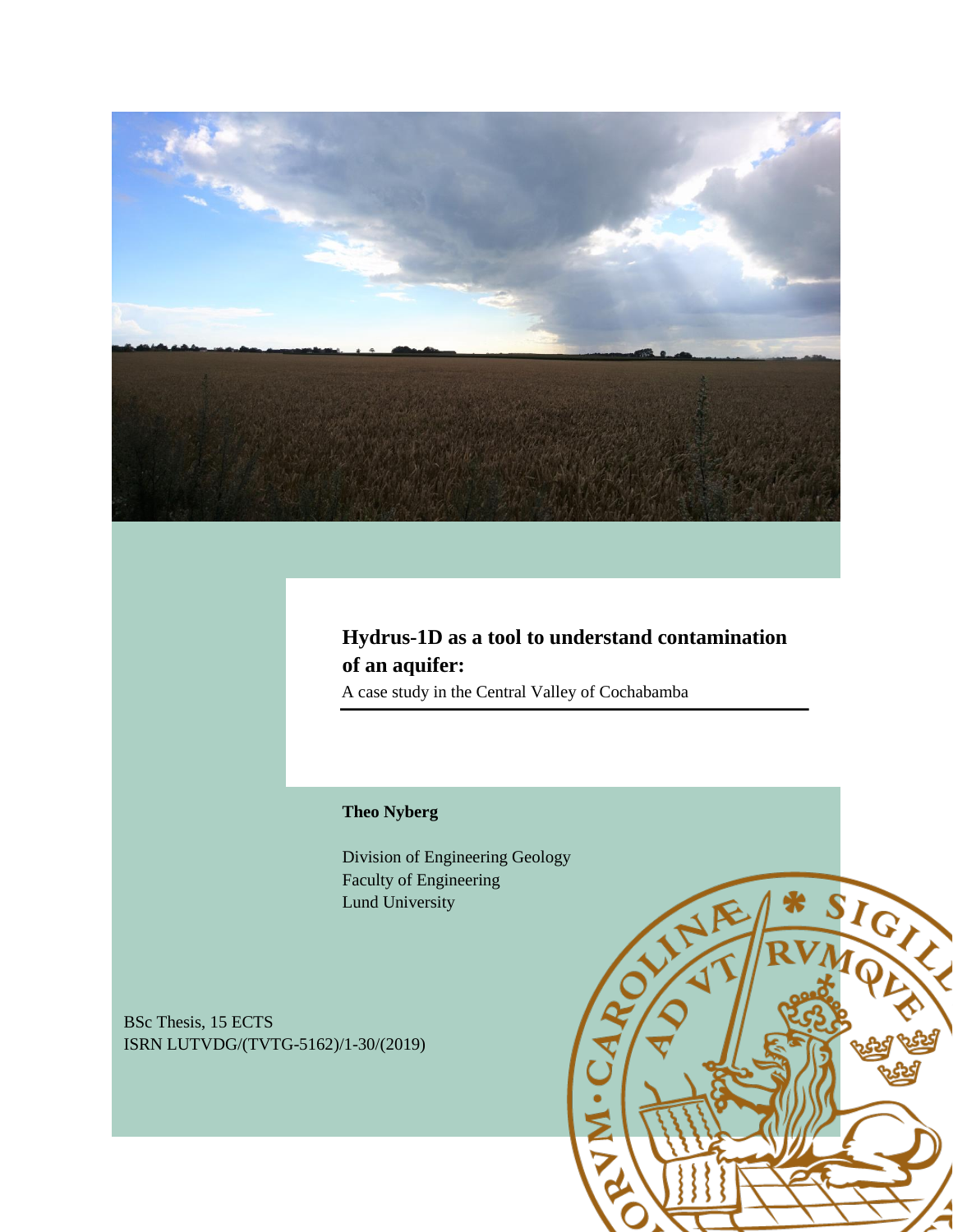Thesis work for Bachelor of Science 15 ECTS Engineering Geology, LTH, Lund University

Hydrus-1D as a tool to understand contamination of an aquifer: A case study in the Central Valley of Cochabamba

Theo Nyberg

Engineering Geology Faculty of Engineering Lund University

Lund 2019

ISRN LUTVDG/ (TVTG-5162)/ 1-30/ (2019)

**Supervisor Bachelor Thesis**  Gerhard Barmen, Engineering Geology

**Assistant Supervisor**  Andrés Gonzales Amaya, Laboratório de Hidráulica, Universidad Mayor de San Simon, Cochabamba, Bolivia

**Examiner**  Jan-Erik Rosberg, Engineering Geology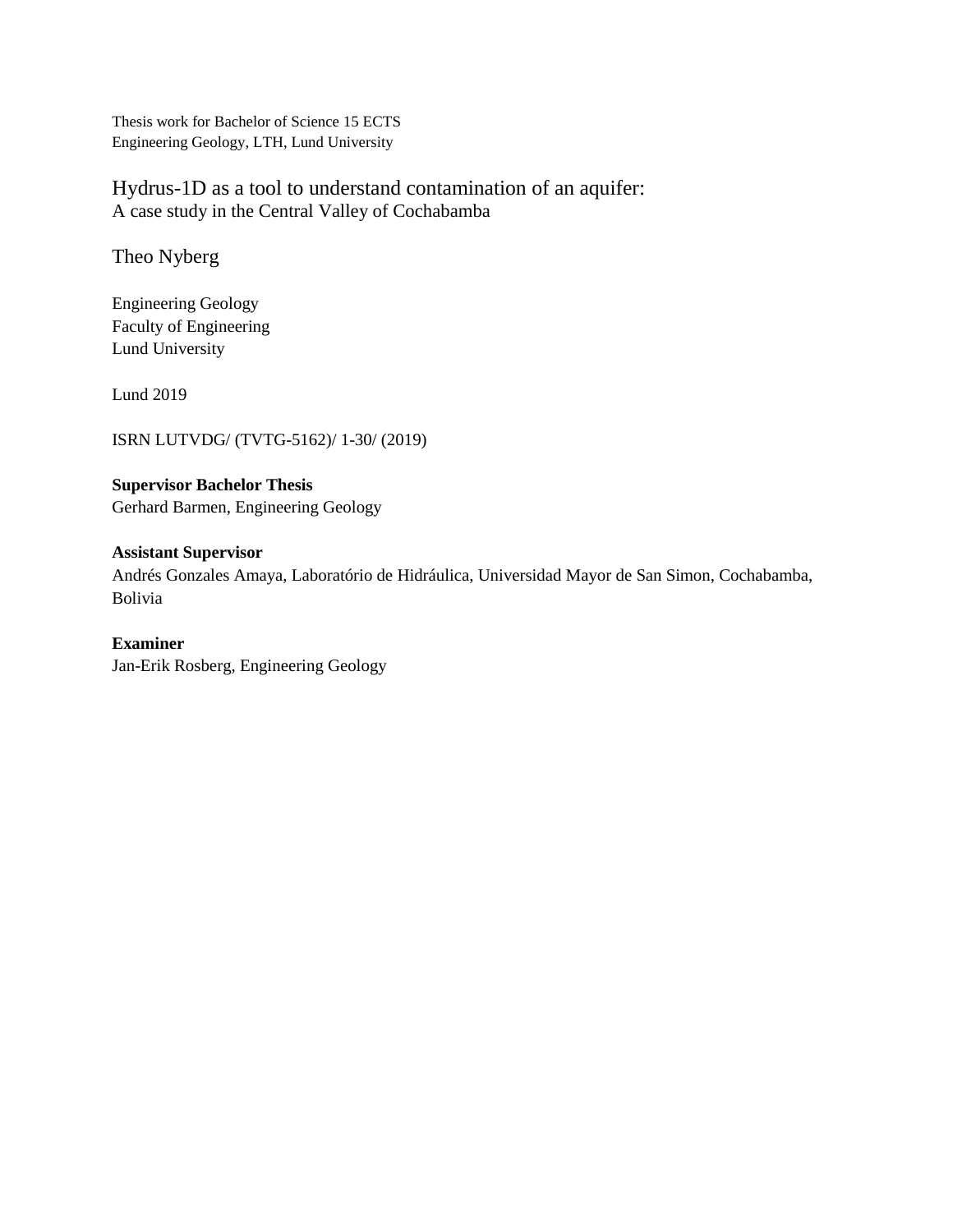# Acknowledgements

I am very grateful for the opportunity I was given to perform this study. First of all, I want to thank you, Gerhard, for sparing enough time for me to perform the study, despite already having a scheduled filled with teaching, supervision of master students as well as your own personal struggles. Throughout the work you have been a reliable support, guiding me through the process of writing my first thesis.

Also you, Andrés, have been an indispensable support for me. All the discussions have - despite us being on different sides of the globe - been perhaps the most interesting parts of the work, where you have helped me put things in perspective, throughout the work.

Lots of thanks to both of you, and I hope to be able to work with you again in the future.

Lastly, I would like to thank Magnus Persson, from TVRL at LTH, for without any official compensation taking the time to help me understanding the modelling. I really appreciate that!

Warm regards, Theo Nyberg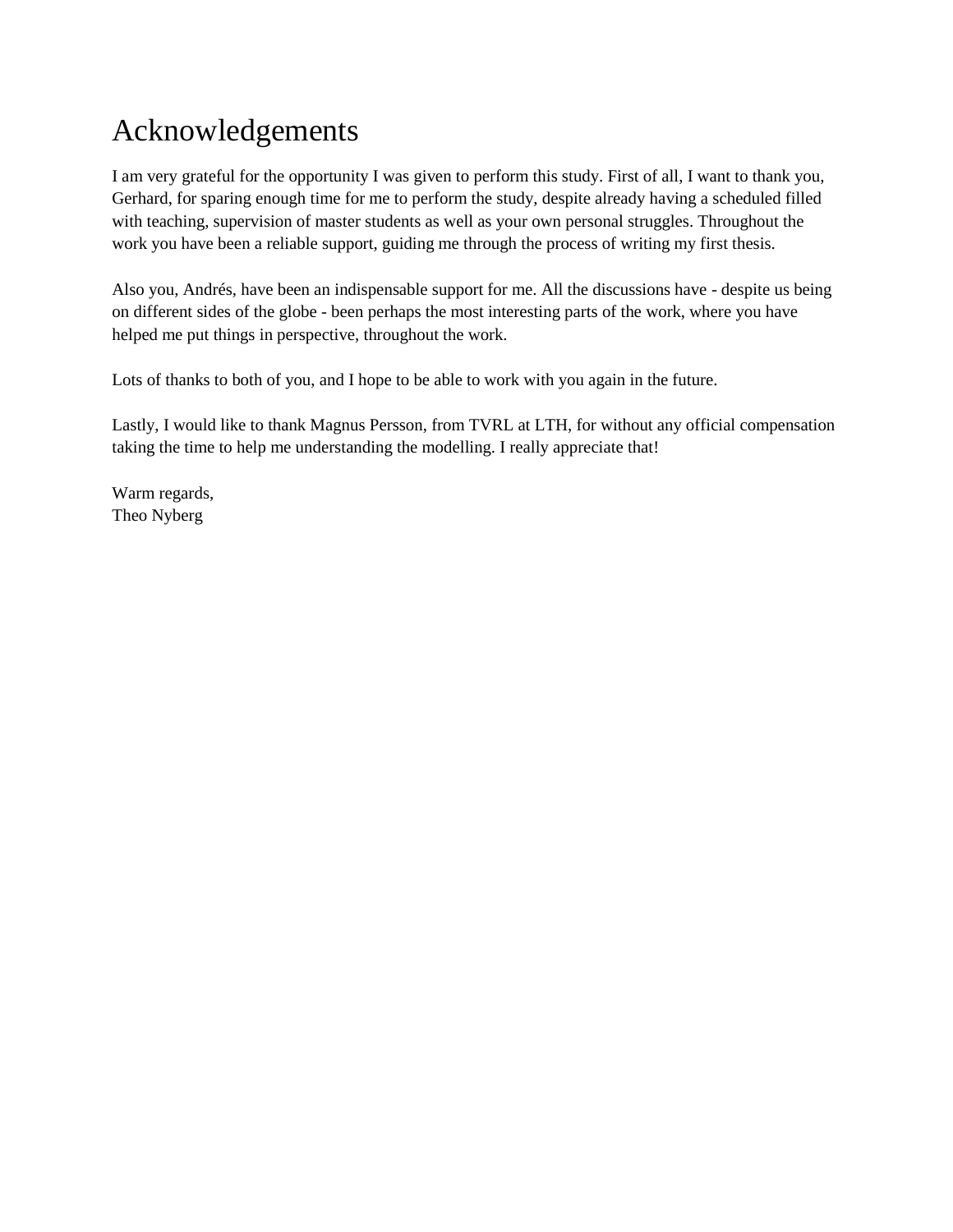# Abstract

In water resource management, it is of importance to be able to predict how different activities might contaminate aquifers. For this kind of application, numerical modelling of water and solute transport can be a useful tool. The purpose of this study was to investigate if one-dimensional numerical modelling (Hydrus-1D) of water in the unsaturated zone of the subsoil is useful to assess the transport of contaminants from the soil surface to aquifer. More specifically, the goal set up was to develop a conceptual model of the hydrogeological and hydrogeochemical situation at the site of a deep well (Tiquipaya) located in the Central Valley of Cochabamba, Bolivia, and to adjust this to a Hydrus-1D model.

In the study, the specific case that was considered was the subsoil of an agricultural field where onion is cultivated. The contaminant of interest was nitrate, which entered the subsoil through the application of urea-fertilizers dissolved in water from flood irrigation. The model attempted to capture the transport of water and solute through the unsaturated zone down to the groundwater level.

The goal of the study was reached in the sense that a conceptual model was develop and adjusted to Hydrus-1D. However, it required several major assumptions and simplifications regarding the sitespecific conditions and the input parameters associated with them. In particular, parameters related to soil characteristics were derived from a simple description, despite being considered as important for the simulation results.

The limitations associated with the simplifications and assumptions made while setting up the model meant that the specific results of the simulations are of limited use. However, in line with the purpose of the study, they were considered plausible enough for deeming the model to have a potential for being used in water resource management. Thus, the main conclusion of the study was that numerical modelling (Hydrus-1D) is suitable for assessing groundwater contamination, but that further studies must be performed to improve the accuracy of the model for it to be able to provide useful results.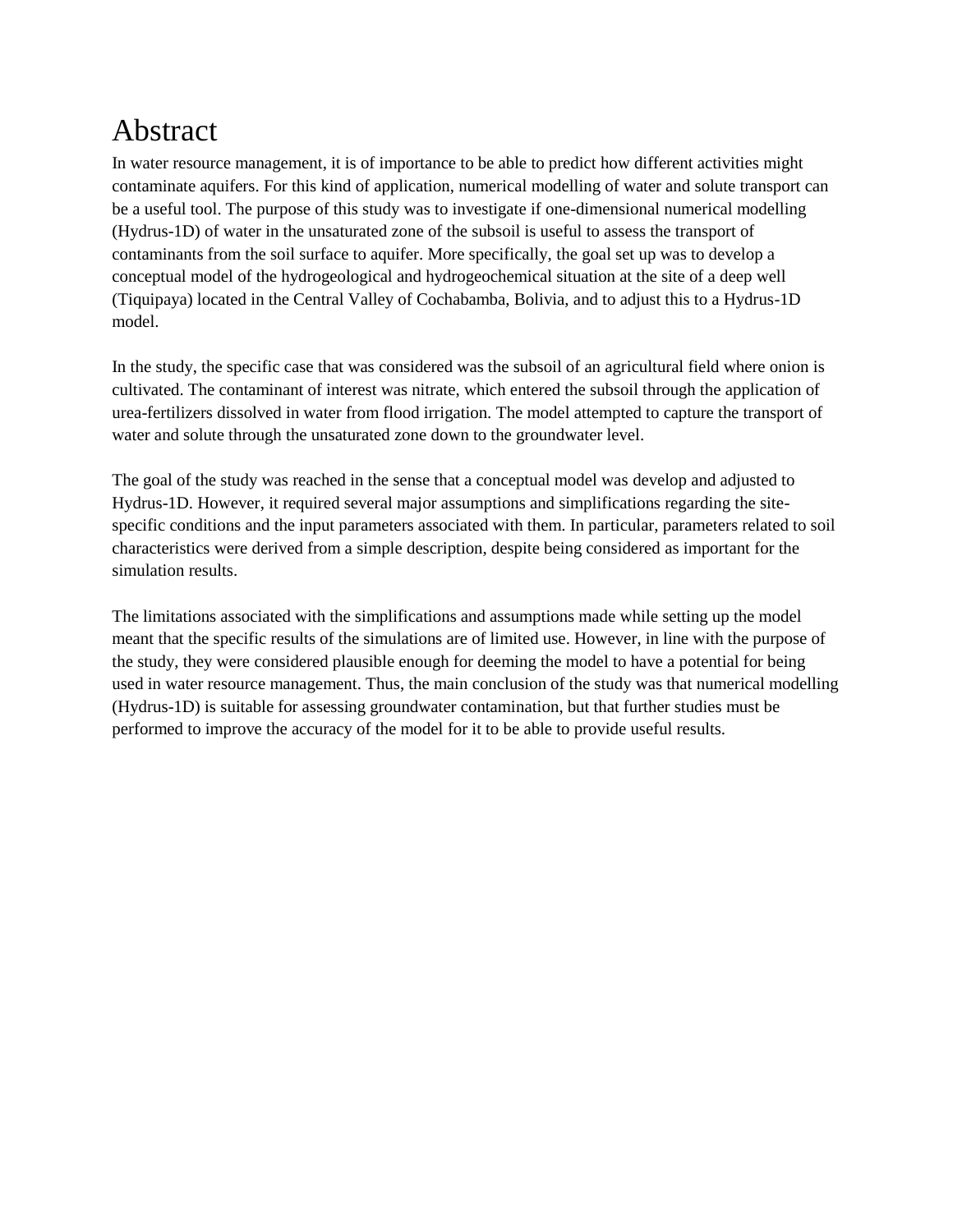# Table of contents

| 1. Introduction                     | $\mathbf{1}$   |
|-------------------------------------|----------------|
| 1.1. Purpose and research questions | 1              |
| 2. Background                       | 3              |
| 2.1. General description of area    | 3              |
| 2.2. Geology                        | $\overline{4}$ |
| 2.3. Water resources                | 5              |
| 2.4. Contamination risks            | 5              |
| 3. Model                            | $\overline{7}$ |
| 3.1. Model description              | 7              |
| 3.1.1. Case-specific model details  | 8              |
| 3.2. Conceptual model               | 9              |
| 3.3. Model setup                    | 11             |
| 3.3.1. Pre-simulation               | 11             |
| 3.3.2. Sub models                   | 11             |
| 3.3.3. Input parameters             | 12             |
| 3.3.4. Boundary conditions          | 12             |
| Water flow                          | 12             |
| Solute transport                    | 13             |
| 4. Results                          | 14             |
| 4.1. Water flow                     | 14             |
| 4.2. Solute transport               | 15             |
| 5. Discussion                       | 18             |
| 5.1. Interpretation of results      | 18             |
| 5.2. Limitations                    | 19             |
| 6. Conclusions                      | 21             |
| 6.1. Future studies                 | 21             |
| References                          | 22             |
| Appendix                            | 25             |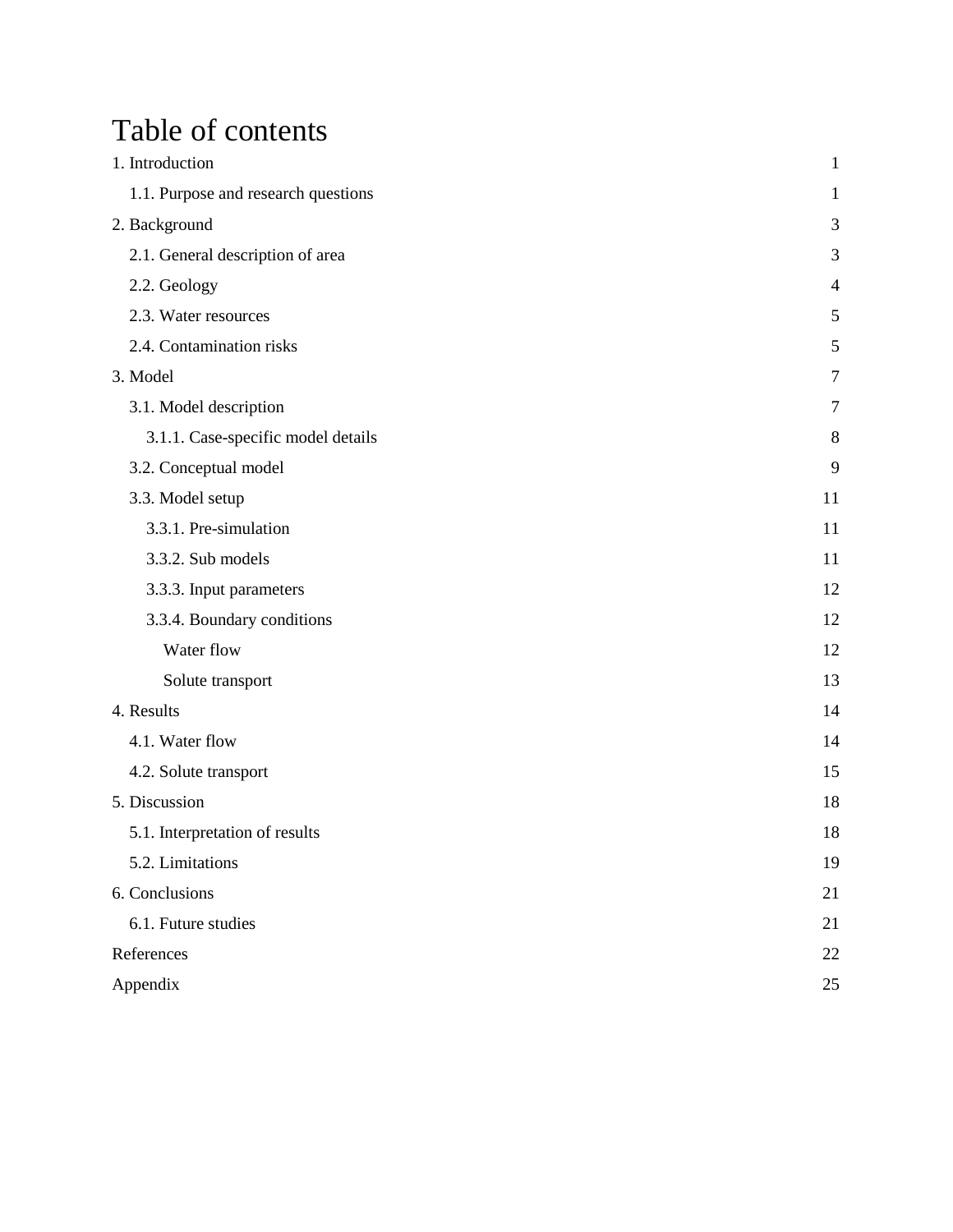# <span id="page-5-0"></span>1. Introduction

As the perhaps most basic but vital resource we have, across the globe water is increasingly attracting attention from both academia and authorities as a resource that must be protected. Drastic population increases over the last century, coming with both an increase in demand but also with increased contamination in existing water resources has put the water scarcity on the agenda of most authorities.

In the Central Valley of Cochabamba, Bolivia, the semi-arid climate has meant that surface water is insufficient to meet the demand from the population. Instead, groundwater has been the major source of supply, where the alluvial fans have served as important aquifers. A drastic increase in population in the last decades has meant that the demand for water has increased significantly, putting more pressure on existing water resources. Meanwhile, the population increase in combination with an intensified use of fertilizers and pesticides for agriculture, has meant that these reservoirs are now more vulnerable to contamination, with the risk of making them unsuitable for human needs (Renner & Velasco, 2000).

In order to be able to protect these reservoirs it is important to understand how and at what rate they are affected by infiltrating contaminants. One way to increase this understanding is to make use of numerical modelling to estimate how solute transport takes place through the soil layers. However, modelling is a tool which usefulness and credibility could vary. It is important that the model is calibrated to the specific site, with more detailed information giving a higher credibility of the model. Also, it could be beneficial to be able to compare the results of the model with real measured data, in order to validate the accuracy of the model. Unfortunately, the situation in Bolivia is often characterized by a lack of data, and studies of the groundwater situation are not abundant. This puts a limit on the usefulness of modelling results.

For this reason, this study aims to investigate if one-dimensional modelling of solute transport in the unsaturated and saturated zone can be useful to predict, prevent and mitigate groundwater contamination. If the model proves to be useful, it could be a basis for further research, in which it could be complemented by field surveys, both to provide better input data, but also in order to be able to validate the results.

## <span id="page-5-1"></span>1.1. Purpose and research questions

The purpose of this study was to investigate if one-dimensional numerical modelling (Hydrus-1D) of water in the unsaturated zone of the subsoil is useful to assess the transport of contaminants from the soil surface to aquifers. Therefore, the goal of the study was to develop a conceptual model of the hydrogeological and hydrogeochemical situation at Tiquipaya and to adjust this to a Hydrus-1D model. To reach this goal, the following sub goals were set up:

- I. Collect available information about the hydrogeological and hydrogeochemical conditions
- II. Assess how potential contaminants (nitrate) might interfere with the groundwater through the use of fertilizers and flood irrigation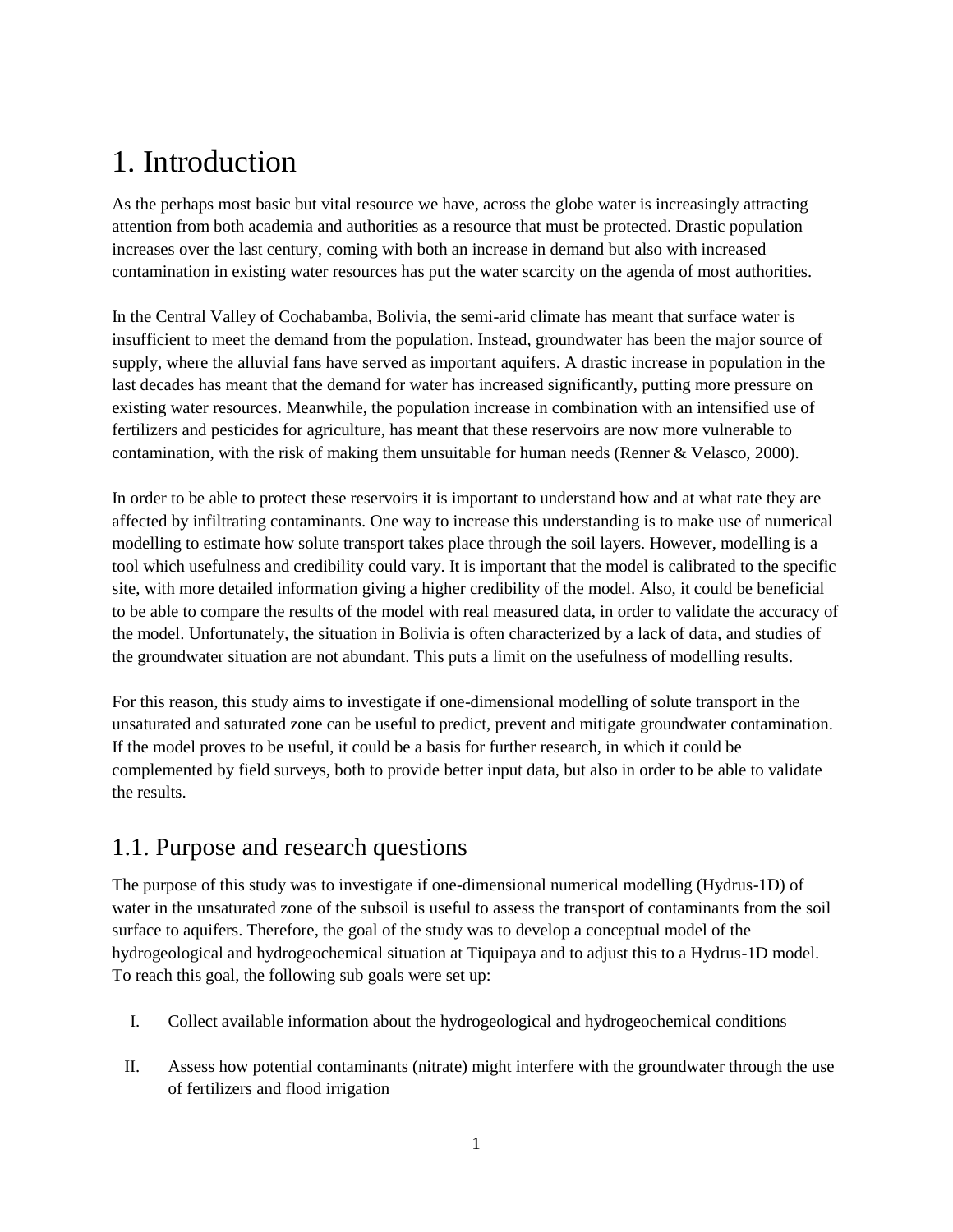- III. Acquire an understanding of what data is required in order to erect a sufficiently accurate Hydrus-1D model
- IV. Adjust the conceptual model and combine it with relevant data into a Hydrus-1D model
- V. Assess the plausibility of the results from the Hydrus-1D simulation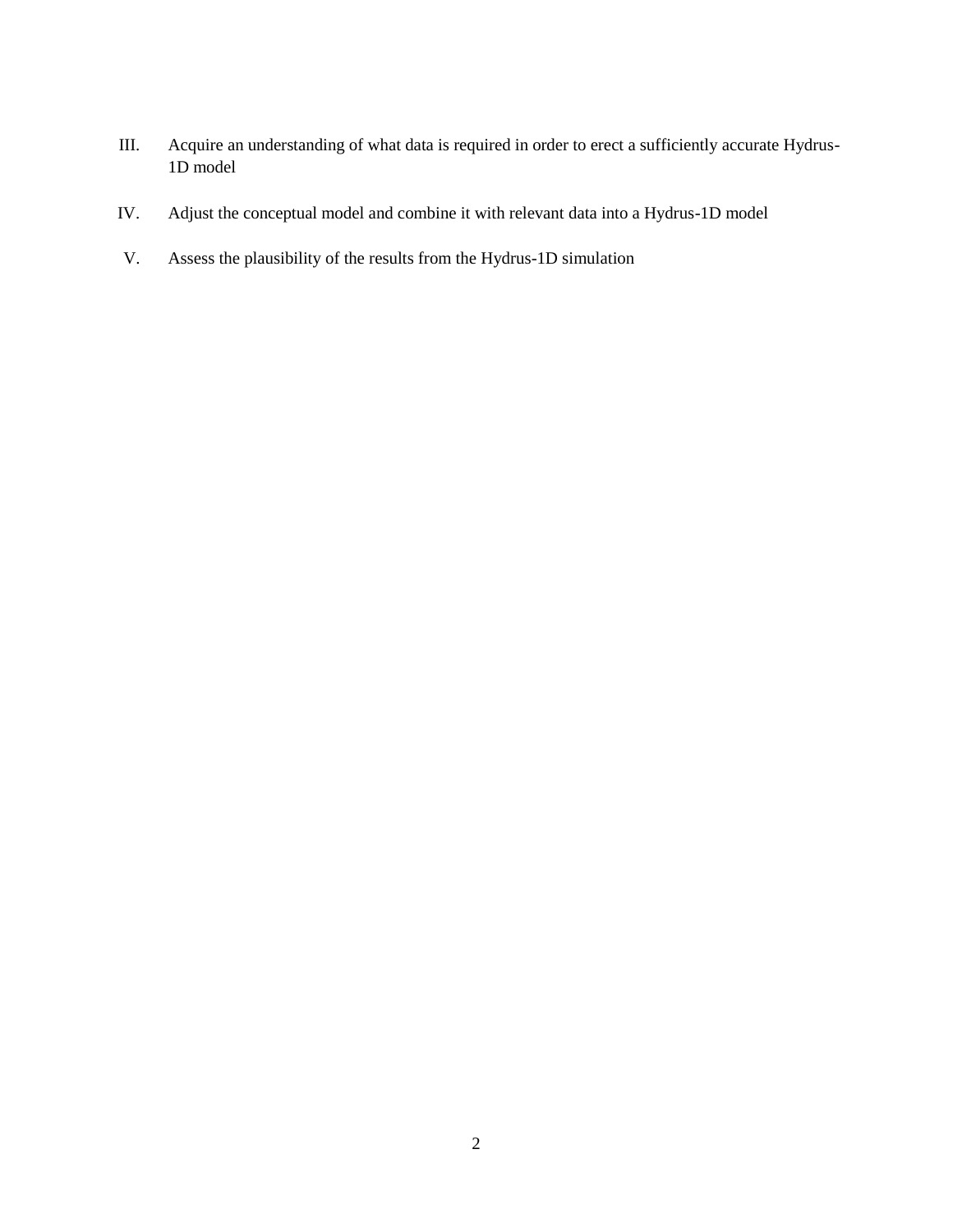# <span id="page-7-0"></span>2. Background

### <span id="page-7-1"></span>2.1. General description of area

The study area is located in the Central Valley of Cochabamba, Bolivia, (see fig. 1) which is part of the sub-Andean valleys. An arid to semi-arid climate characterizes the region, with moderate rainfalls and high evaporation rates (Renner & Velasco, 2000). Rapid population growth has taken place over the last century, and is still ongoing, where the 2012 population of 1 536 145 citizens in the metropolitan area was projected to almost double until 2036 (MMAyA, 2014). This has led to a drastic increase in water use, mainly needed for irrigation and human consumption (MMAyA, 2014). In combination with the dry climate, this has meant that surface waters have been unable to satisfy the demands for water, which is why the groundwater resources have become of great importance. 2012 the number of wells in the valley exceeded 1500 (MMAyA, 2014) and today it might be more than 2000. A large part of the valley is used for agriculture, where onions, potatoes, corn, alfalfa and beans are the most important crops (MMAyA, 2014; Renner & Velasco, 2000). All of these except onions and alfalfa are cultivated in a determined season once per year. The agricultural activities are an important factor for water management both because of the demand for water and for the contamination risk it poses.



Figure 1. Map of Bolivia in South America and piezometric map of the Central Valley of Cochabamba, with the approximate location of the Tiquipaya well marked with a red dot. Map taken from Wikimedia Commons and piezometric map adapted from Fig. 32 in Renner and Velasco (2000).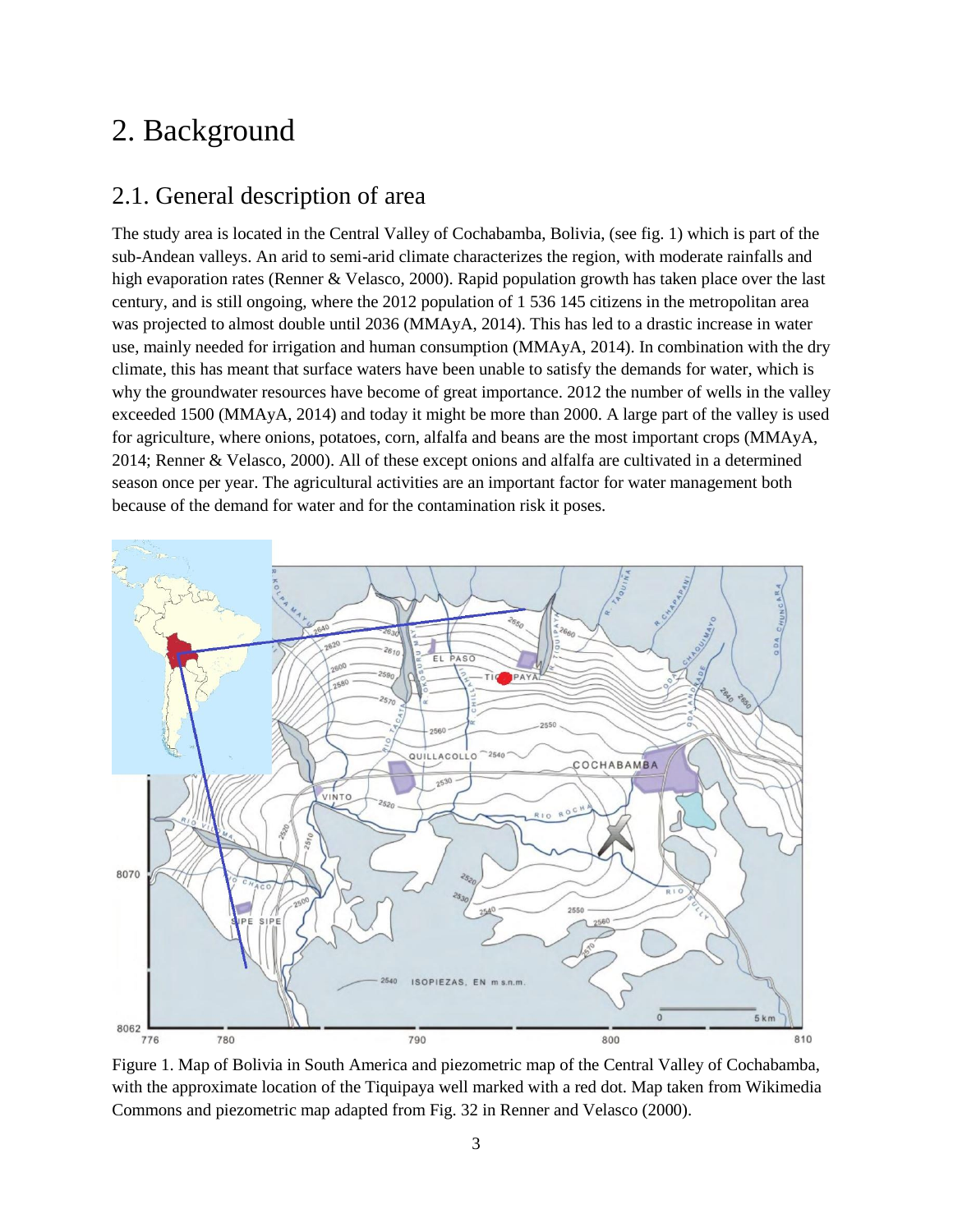## <span id="page-8-0"></span>2.2. Geology

The basin has for long periods of time been occupied by a lake, the extent of which has varied over several cycles. For this reason the quaternary sediments of the basin consists of an interfingering of lacustrine and alluvial materials. The alluvial layers, having been formed when the withdrawal of the lake has exposed flat plains, mainly consist of coarse-grained materials transported down in rivers along the steep mountainsides. At the foot of the mountains, where the flatter gradient causes the river to flow slower, deposited coarse materials have formed alluvial fans. The lacustrine layers, on the other hand, have been formed at times when the lake has been more extensive. These layers are instead dominated by finer materials deposited in the more still waters of the lake (Renner & Velasco, 2000).

The location for the modelling in this study is the site of a deep well, Tiquipaya, in the northern part of the Central Valley of Cochabamba. A lithological profile of the site can be seen in figure 2 from which three different lithological units can be identified above what is termed the deep aquifer (starting at a depth 265 m.b.s). With help of the piezometric map from Renner and Velasco (fig. 1) and the fact that the ground level is located at an altitude of 2670 meters (Renner & Velasco, 2000) one can conclude that the groundwater level of this unconfined aquifer is located approximately 80 meters below the surface, but with the clay layer starting at 240 meters depth likely to form a confining layer between the two aquifers. This also means that percolation of water down to the top unconfined aquifer takes place in the unsaturated zone of the top layer of blocks, gravel and sand in fig. 2.



Figure 2. Lithological profile of the perforation Tiquipaya. Figure adapted from Fig. 28 in Renner and Velasco (2000).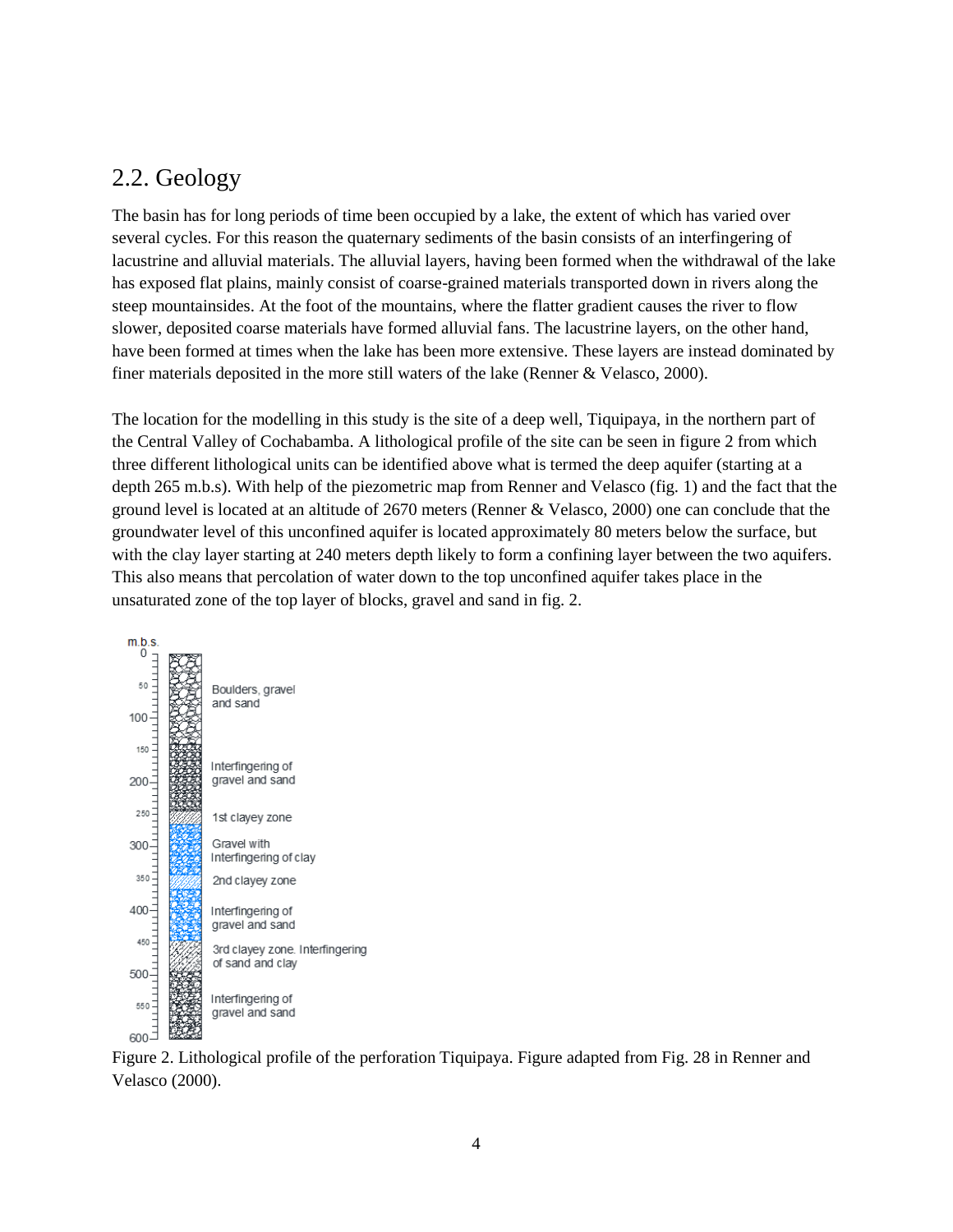### <span id="page-9-0"></span>2.3. Water resources

Water supply in the area comes from both subterranean and superficial sources. The groundwater resources - which as per 2012 provided 65% of the supply in the metropolitan area (MMAyA, 2014) - are mainly found in the geological units of the alluvial fans (Renner & Velasco, 2000). The superficial sources are both lake reservoirs found in the Tunari range, north of the valley, but also the rivers that cross the valley, where Rocha River and Tamborada River are the two main ones. Apart from these existing sources, the so-called Misicuni dam was built in the first decennia of the 21st century as a multipurpose dam to divert water from Misicuni River for various water uses but also in order to generate electricity from a hydroelectric power plant. To this date, however, the channels connecting it to Cochabamba have not been finalized, meaning that it does not provide any water at this point (but is estimated to have a potential of 3200 liters per second (MMAyA, 2014)).

Due to the arid climate of the region, freshwater is a scarce resource, with the supply only covering 54% of the demand in 2012 (MMAyA, 2014). Furthermore, increased anthropogenic impact has meant that the resources that exist are often of poor quality. This is the case for some of the major rivers, where pollution is a major issue (Jacobson and Sekizovic, 2019). In some regions the shortage of clean water has even forced the agricultural sector to make use of alternative sources for water, such as treated or untreated sewage water (Zabalaga et al., 2007). In this context, groundwater is a precious resource. However, even this resource is at risk, where both overexploitation and contamination threaten future security of supply, which is why the protection of aquifers is a vital issue.

## <span id="page-9-1"></span>2.4. Contamination risks

#### **Vulnerable areas**

In order to be able to predict and prevent contamination of aquifers it is important to identify which areas that are vulnerable to contamination. In the case of groundwater, contamination can either come from the spreading of existing contaminated zones (e.g. saline zones) or from water that infiltrates at the soil surface and percolates down to the groundwater. In this study it is mainly the latter type that is of interest, and in order to categorize vulnerable areas it is necessary to identify where groundwater recharge takes place. In the Central Valley of Cochabamba aquifer recharge mainly takes place in the alluvial cones, which are generally constituted of coarse-grained materials (Renner & Velasco, 2000). This percolation mainly comes from rivers descending the mountains, but also, to a probably lesser extent, from precipitation and irrigation water (Renner & Velasco, 2000). A recent study on the geographically proximate Punata alluvial fan demonstrated that vertical recharge from rainfall and irrigation waters is likely of minor importance in that area (Gonzales et al., 2018). However, the alluvial cones are the main recharge areas, and are thus important to consider when protecting groundwater resources.

#### **Sources**

The main sources of contamination in the basin are agriculture, industrial effluents and human waste. In the case of agriculture the risk comes both from the use of fertilizers/pesticides but also - with the increasing contamination of rivers as well as the reuse of wastewater - from the general quality of irrigation water.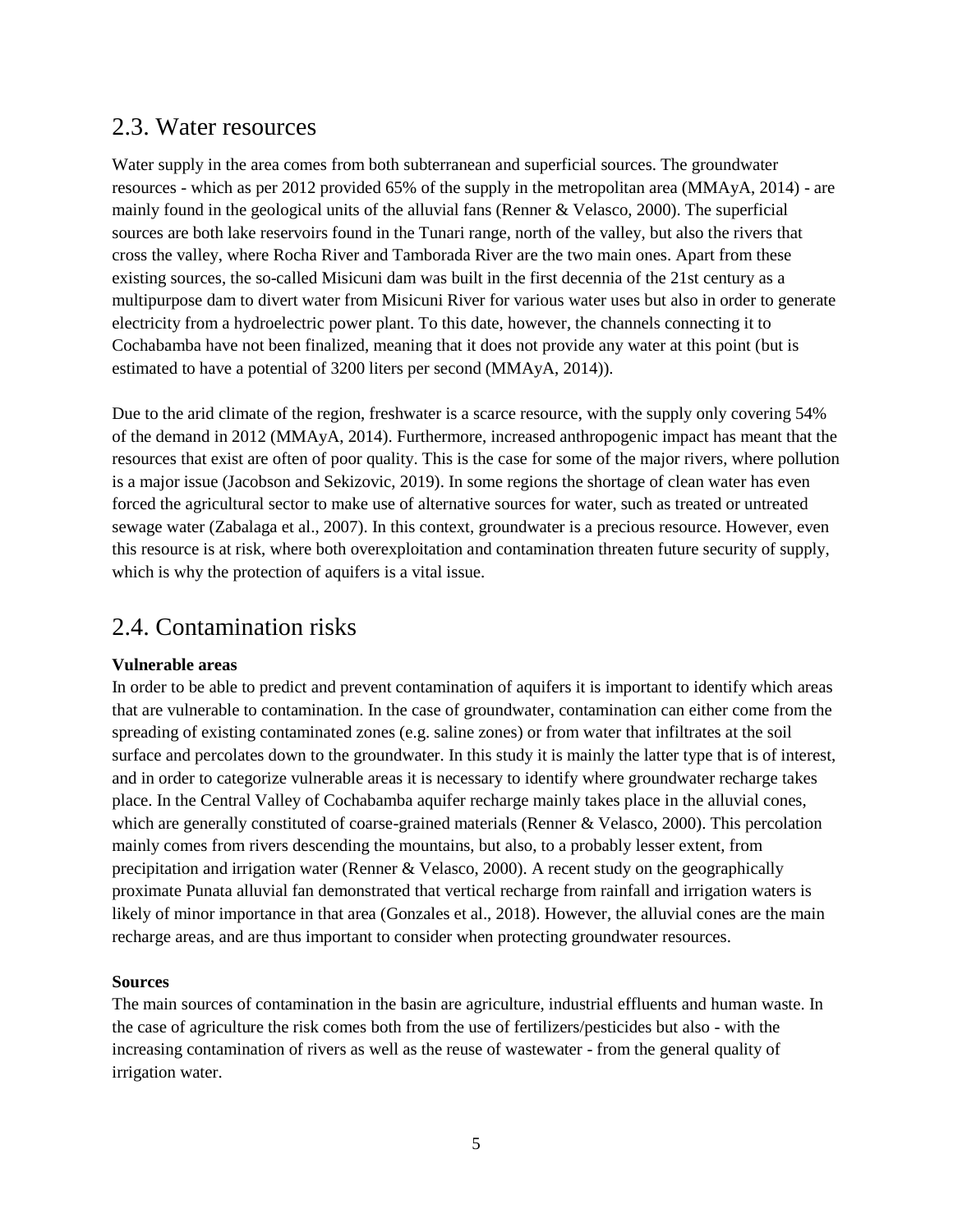#### **Major contaminants**

In the Central Valley of Cochabamba the major contamination is occurring in the Rocha River, where metals, organics and other pollutants may be found. However, in the agricultural lands, nitrate derived from fertilizers is likely to be the most important contaminant. This is also the compound that will be the focus of this study, which is why a more elaborated description on how it behaves is needed.

#### **Nitrate chain**

Nitrogen (N) is an essential element for plants and is often introduced as urea,  $CO(NH<sub>2</sub>)<sub>2</sub>$ , in fertilizers. Dissolved in water, urea-N is transformed through the so-called nitrogen chain (fig. 3). This starts with the hydrolysis of urea to ammonia,  $NH<sub>3</sub>$  (dissolved to ammonium,  $NH<sub>4</sub>$ <sup>+</sup>). Organic nitrogen in the soil can also be microbially and enzymatically degraded to form inorganic ammonium. This process is known as mineralization. Ammonium can form nitrate through the process of nitrification. The middle species nitrite is often neglected due to the much faster reaction from nitrite to nitrate (Hanson et al., 2006). The nitrate, in turn, can be denitrified to nitrogen gas,  $N_2$ , or nitrogen oxide,  $N_2O$ . Apart from these transformations, ammonium can also be volatilized as ammonia as well as adsorb to soil particles. Ammonium and nitrate are the two forms of nitrogen that are readily available for plant uptake.

$$
\begin{array}{ccc}\n\text{solid gas} \\
\hline\n\text{0} & \text{m/s} \\
\text{Urea} & \text{m} & \text{mH}_4 + \text{mH}_4 + \text{mH}_2 \\
\text{O} & \text{mH}_2\n\end{array}
$$
\n
$$
\begin{array}{ccc}\n\text{O}_3 & \text{mH}_2 \\
\text{O} & \text{mH}_2\n\end{array}
$$
\n
$$
\begin{array}{ccc}\n\text{O}_3 & \text{mH}_2 \\
\text{O} & \text{mH}_2\n\end{array}
$$

Figure 3. Nitrogen chain, including processes of urea hydrolysis (1), mineralization (2), adsorption (3) and volatilization (4) of ammonium, nitrification (5) and denitrification (6).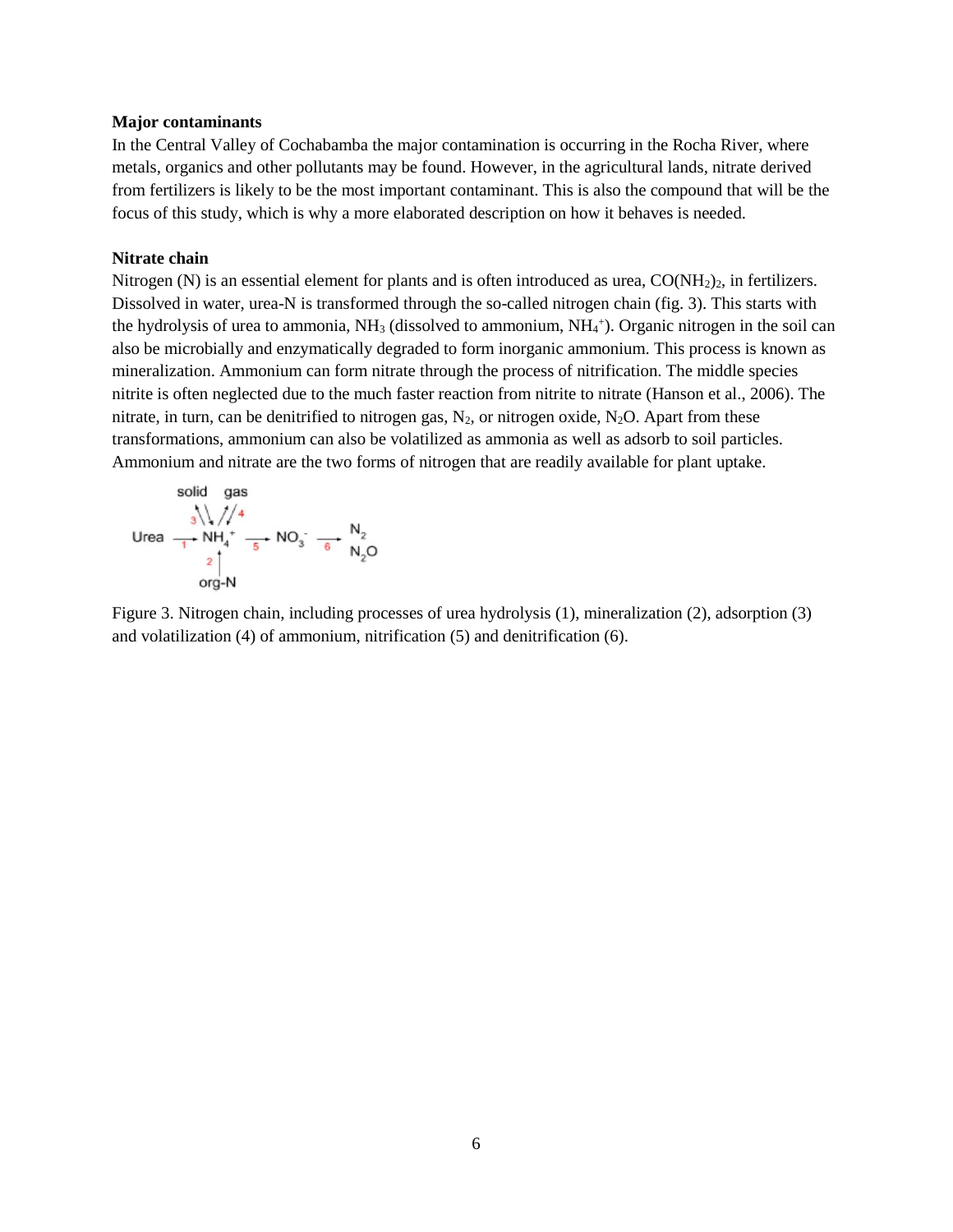## <span id="page-11-0"></span>3. Model

### <span id="page-11-1"></span>3.1. Model description

The model description that follows here is based on the technical manual for Hydrus-1D provided on the website of PC-Progress (Šimůnek et al., 2012).

Hydrus-1D is a modelling program used to model water flow and solute transport in unsaturated, partially saturated or saturated porous media. It uses Galerkin-type linear finite element schemes to numerically solve the Richard's equation (eq.1) for saturated-unsaturated water flow and the Fickian-based advectiondispersion equation (eq. 2) for solute transport.

The modelling of water flow, as mentioned before, is based on the Richard's equation which is a partial differential equation describing water movement in unsaturated soils. In its transient, one-dimensional form it looks below:

$$
\frac{\delta\theta}{\delta t} = \frac{\delta}{\delta z} \cdot [K(\theta) \cdot (\frac{\delta h}{\delta z} + 1)] - S \tag{1}
$$

where  $\theta$  is the volumetric soil water content (-),  $h$  is the pressure head (L),  $t$  is the time (T),  $z$  is the vertical space coordinate, K is the hydraulic conductivity  $(L T^{-1})$  and Sis an optional sink term that accounts for root water uptake  $(T^{-1})$ .

Unsaturated soil hydraulic parameters are determined using van Genuchten (1980), Brooks and Corey (1964) and modified van Genuchten type analytical functions. These describe functional relationships between saturation, pressure and permeabilities of unsaturated porous media. The van Genuchten equation (eq. 2 and 3) explains why the hydraulic conductivity,  $K$ , in Richard's equation (eq.1) is a function of water content,  $\theta$ , and in turn depth in column,  $h$ .

$$
S_e(h) = \frac{\theta(h) - \theta_r}{\theta_s - \theta_r} = \frac{1}{(1 + |\alpha h|^{\eta})^m}
$$
\n(2)

$$
K(h) = K_s S_e^l [1 - (1 - S_e^{1/m})^m]^2
$$
\n(3)

where  $S_e$  is the effective water content (-), h is the pressure head (L),  $\theta$  is the water content (-), r and s indicate saturated and residual values, respectively, K is the hydraulic conductivity (L T<sup>-1</sup>) and  $\alpha$ ,  $\eta$ ,  $m$ and  $l$  are empirical parameters.

In Hydrus-1D, root water and nutrient uptake is modelled using a macroscopic approach. This means that effects of root geometry and flow pathways around roots are neglected. Instead, root water and nutrient uptake are formulated using a single sink term in the mass balance equations. Furthermore, the models provide the opportunity of considering solute stress, which is the effect salinity could have on root uptake. Also, solute uptake is divided into an active and passive part, where the passive part is calculated by multiplying root water uptake with the solute concentration.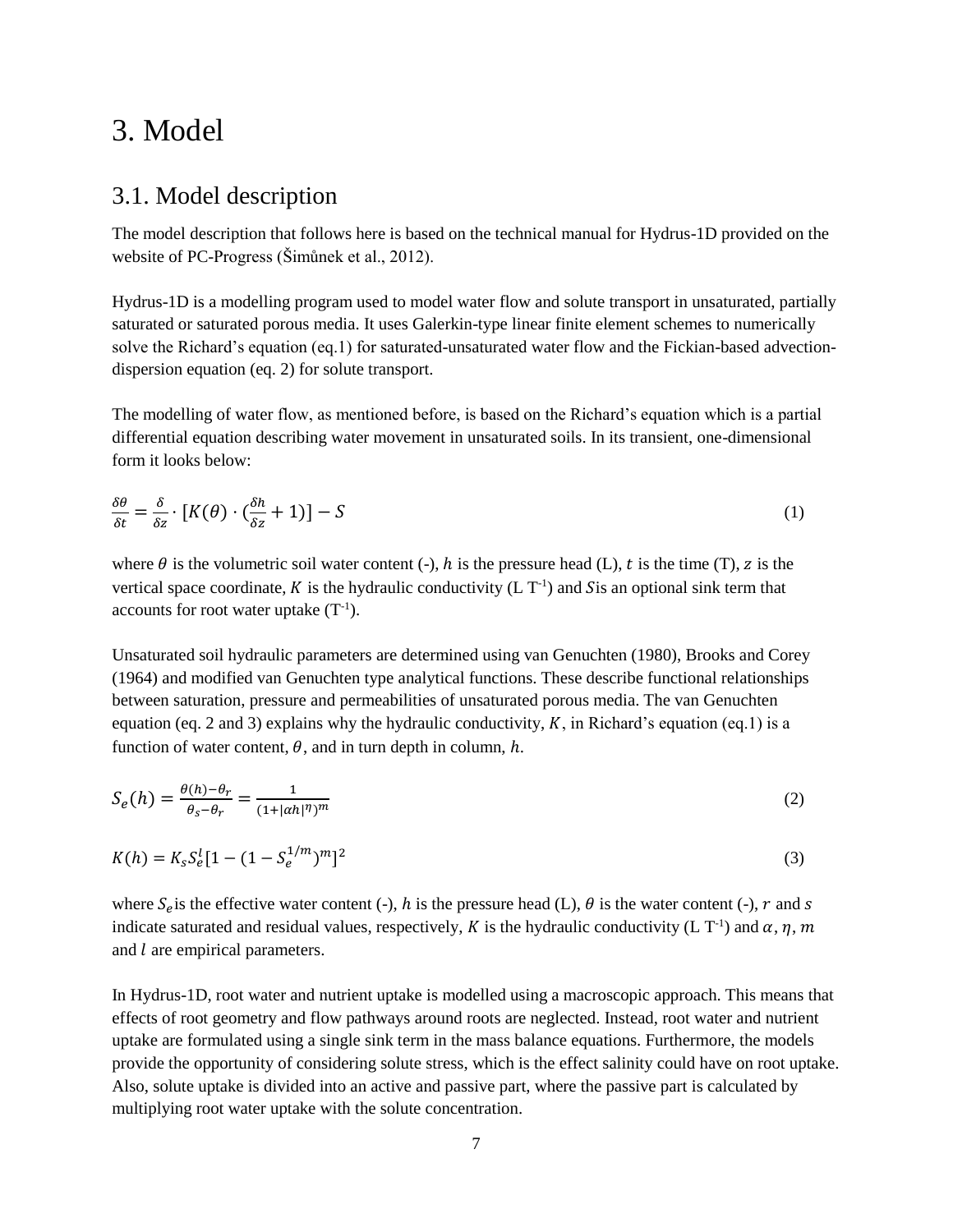Flow and transport can occur in vertical, horizontal or inclined directions and can deal with nonuniform soils. Boundary conditions can be atmospherically controlled, prescribed by (constant or time-varying) head and flux or they could be free drainage boundaries.

The solute transport considers advection-dispersion transport in the liquid phase and diffusion in the gaseous phase. It is based on the Fickian advection-dispersion model which is displayed in its most simple form in eq. 4. The first term represents advective transport, the second term dispersive transport and the third one is the reaction term.

$$
\frac{\delta C}{\delta t} = -\nu \frac{\delta C}{\delta x} + D_L \frac{\delta^2 C}{\delta x^2} - \frac{\delta q}{\delta t} \tag{4}
$$

where C is the solute concentration (M L<sup>-3</sup>), v is the pore water flow velocity (L T<sup>-1</sup>), x is distance (L),  $D_L$  is the hydrodynamic dispersion coefficient (L T<sup>-1</sup>), t is time (T) and q (M L<sup>-3</sup>) is the concentration in the solid phase.

It includes provision of nonlinear nonequilibrium reactions between solid and liquid phases, linear equilibrium reactions between liquid and gaseous phases, zero-order chemical production and two firstorder degradation reactions. Also, physical nonequilibrium solute transport can be considered by using dual-porosity models. In such cases the porosity systems are divided into mobile and immobile parts between which mass transfer can occur through diffusion.

#### <span id="page-12-0"></span>3.1.1. Case-specific model details

In this study the following processes of N-transformation were considered: (1) hydrolysis of urea to ammonium; (2) mineralization of organic N to ammonium; (3) adsorption of ammonium; (4) ammonia volatilization; (5) nitrification of ammonium to nitrate; (6) denitrification of nitrate; (7) root uptake of ammonium and nitrate. Reactions 1, 5 and 6 are all considered as first-order processes (Hanson et al. 2006) while reaction 2 is considered a zero-order reaction. Reaction 3 and 4 are equilibrium reactions.

Below can be found the more comprehensive partial differential equations describing one-dimensional transport of N involved in sequential first-order decay chain reactions during transient water flow in a variably saturated medium:

$$
\frac{\delta\theta C_1}{\delta t} = \frac{\delta}{\delta z} \left(\theta D_1^W \frac{\delta C_1}{\delta z}\right) - \frac{\delta q C_1}{\delta z} - \mu'_{W,1} \theta C_1 \tag{5}
$$

$$
\frac{\delta\theta C_2}{\delta t} + \frac{\delta\rho S_2}{\delta t} + \frac{\delta a_v g_2}{\delta t} = \frac{\delta}{\delta z} \left(\theta D_2^w \frac{\delta C_2}{\delta z}\right) + \frac{\delta}{\delta z} \left(a_v D_2^g \frac{\delta g_2}{\delta z}\right) - \frac{\delta q C_2}{\delta z} -\mu'_{w,2} \theta C_2 + \mu'_{w,1} \theta C_1 + \gamma_{s,2} \rho - r_{a,2}
$$
(6)

$$
\frac{\delta\theta C_3}{\delta t} = \frac{\delta}{\delta z} \left(\theta D_3^W \frac{\delta C_3}{\delta z}\right) - \frac{\delta q C_3}{\delta z} - \mu_{W,3} \theta C_3 + \mu'_{W,2} \theta C_2 - r_{a,3} \tag{7}
$$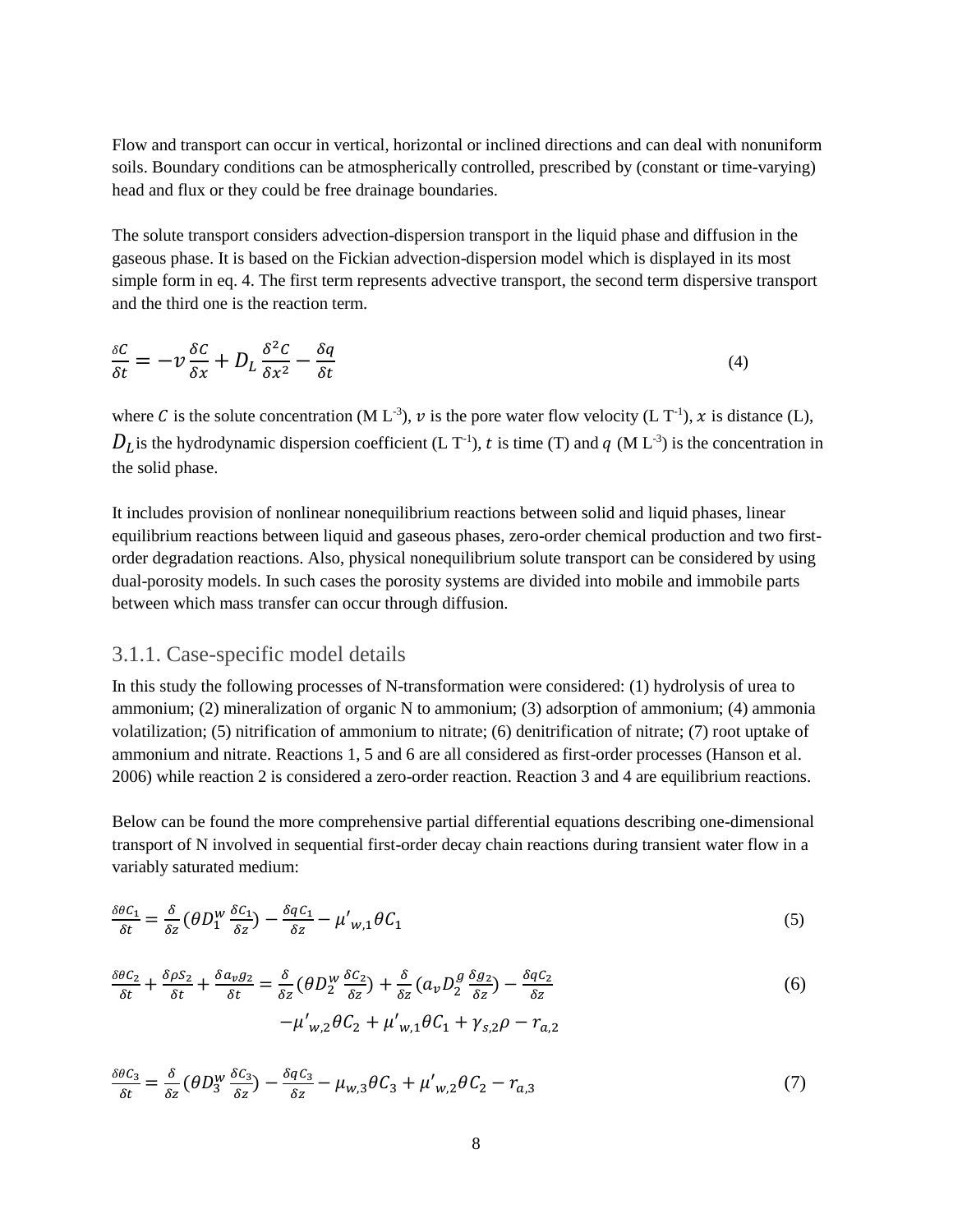where C is the concentration of solute in the liquid phase (M  $L^{-3}$ ), S is the concentration of solute in the solid phase (-), g is the concentration of solute in the gas phase (M L<sup>-3</sup>),  $\theta$  is the volumetric water content (-),  $\rho$  is the dry bulk density (M L<sup>-3</sup>),  $q$  is the volumetric flux density (L T<sup>-1</sup>),  $\mu_w$  is the first-order rate constant for solute in the liquid phase  $(T^{-1})$ ,  $\mu'_{w}$  is also a first-order rate constant, but one which provides connections between individual chain species,  $\gamma_s$  is a zero-order rate constant in the solid phase (T<sup>-1</sup>),  $r_a$ represents root nutrient uptake (M  $L^{-1}T^{-1}$ ),  $D^W$  is the dispersion coefficient (M<sup>2</sup>T<sup>-1</sup>) for the liquid phase and  $D^g$  is the diffusion coefficient  $(L^2T^{-1})$  for the gas phase. The subscripts 1, 2 and 3 in these equations represent urea, ammonium and nitrate respectively.

Ammonium is the only of the species for which adsorption is considered, and this process is treated as an instantaneous reaction between the soil solution and the exchange sites of the soil matrix (equilibrium model). The relation between  $S_2$  and  $C_2$  is captured by the distribution coefficient,  $K_{d,2}$ , found in the linear equation 8:

$$
S_2 = K_{d,2} C_2 \tag{8}
$$

<span id="page-13-0"></span> $K_{d,2}$  thus represents the coefficient that describes the linear relationship between  $S_2$  and  $C_2$ .

### 3.2. Conceptual model

A conceptual model has been developed in order to understand and describe the hydrogeological and hydrogeochemical situation at the site. This then forms the basis of all the settings and assumptions of the Hydrus-1D model. The conceptual model is visualized in figure 4.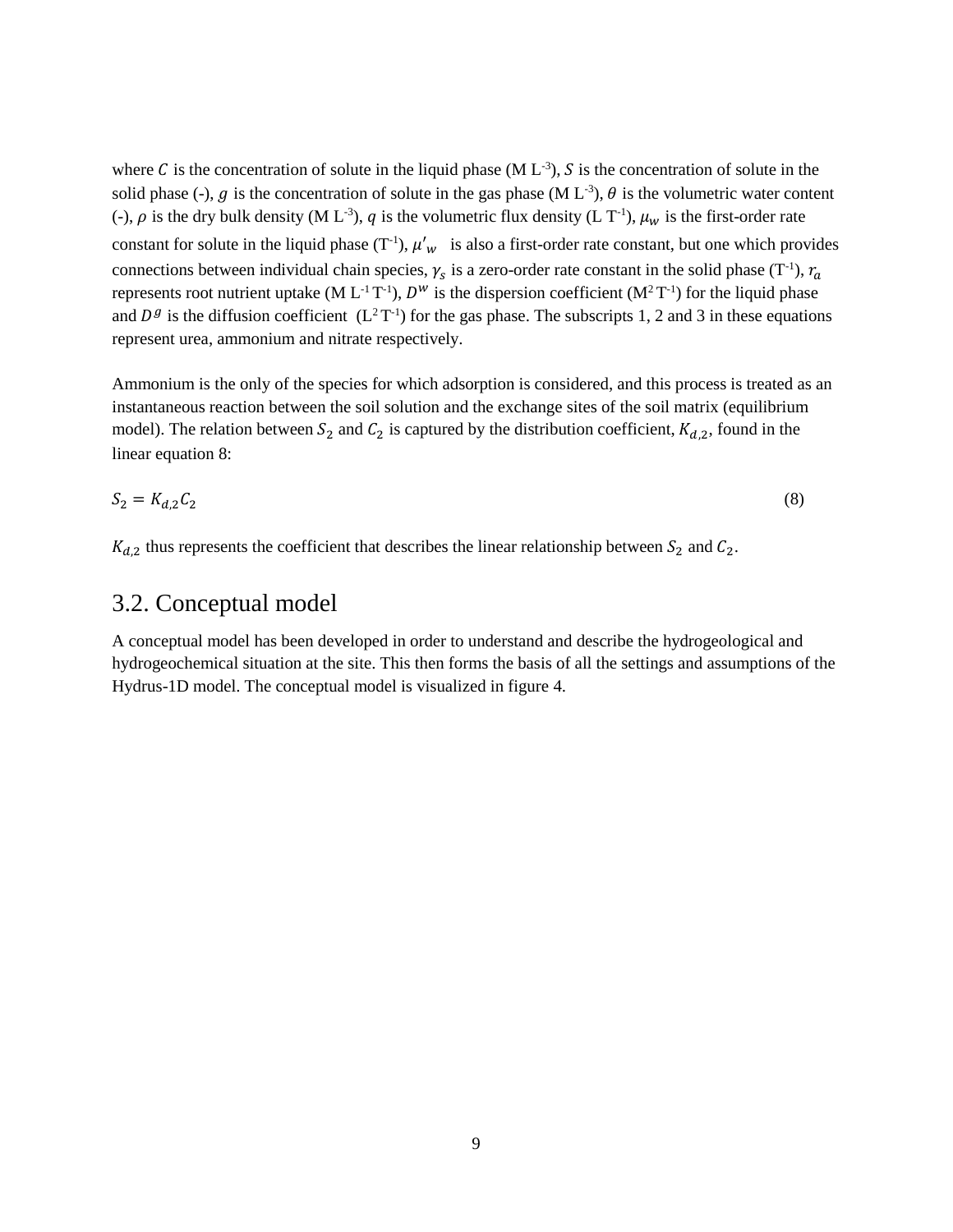

Figure 4. Conceptual model that was set up in the study.

The geological characteristics of the profile are simplified by the fact that the groundwater level (located at 80 meters depth) is situated above the second lithological layer, which starts at approximately 140 meters depth. This means that the top lithological layer makes up the whole unsaturated zone, which is where this study focuses. Since this layer consists of boulders, gravel and sand it could be considered to have a considerable hydraulic conductivity.

Water that enters the soil profile comes both from precipitation and irrigation, but they are not differentiated in the model. When irrigation takes places, it is added upon the natural precipitation. The soil is irrigated through flood irrigation, meaning that a channel is opened to let the soil be flooded. Since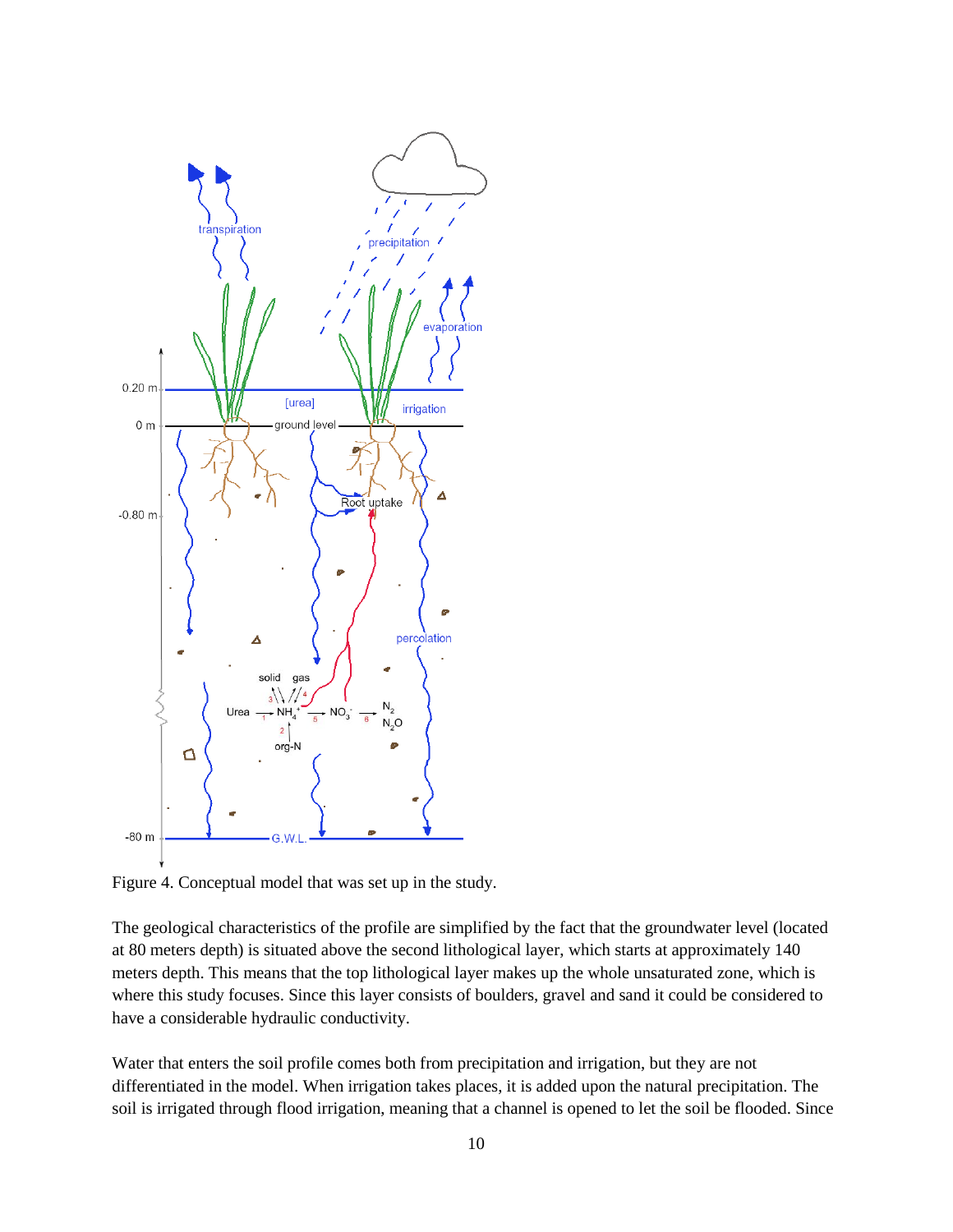this is not an instantaneous process, the flooding is assumed to be distributed over 20 hours each irrigation day. The irrigation frequency is every fourth day during the first two months of the cropping season and once a week during the third (and last) month.

Some of the added water is lost through evaporation and through transpiration after root water uptake. Root uptake is simplified by assuming that no root growth takes place. Instead the roots instantly penetrate to a depth of 80 cm once planted, and then keeps the same size and uptake characteristics for the whole cropping period.

Water that is not lost through evaporation or root uptake percolates through the unsaturated soil profile until it eventually reaches the groundwater level. The water content of the soil has a minimum level (referred to as the residual water content,  $\theta_r$ ) for which further increases in the soil's suction result in only marginal changes in water content. Water leaves the soil profile through the bottom boundary which represents the groundwater level.

At times when irrigation takes place, nitrogen is assumed to infiltrate the soil surface in the form of urea dissolved in the water. While this water percolates down through the initially unsaturated profile, nitrogen is transformed through the nitrogen chain (fig. 3).

This chain includes hydrolysis of urea to ammonia, mineralization of org-N to ammonium, nitrification of ammonium to nitrate and denitrification of nitrate to nitrogen gas (which leaves the system). Ammonium is also assumed to be adsorbing to soil particles as well as establishing an equilibrium with its gas phase through volatilization. Both ammonium and nitrate can leave the system through root nutrient uptake, since both these forms of nitrogen are accessible to plants.

## <span id="page-15-0"></span>3.3. Model setup

In order to develop a Hydrus-1D model there are various different settings to choose from. A full list of all model choices, input parameters and their sources (where exists) can be found in the Appendix A1. However, some of the assumptions are of extra relevance and will thus be explained and motivated here.

### <span id="page-15-1"></span>3.3.1. Pre-simulation

One such choice concerns the duration of the simulation. Since no information on the soil's water content was at hand, pre-simulation was done in order to acquire a realistic water content. This pre-simulation was almost eleven months long and preceded the three-month period during which fertilization took place and the onion was growing (the "cropping period", starting after 7769 hours). A major difference between the pre-simulation period and the cropping period was that the pre-simulation was run without irrigation, fertilization and crops. Instead, natural precipitation and other atmospheric conditions were governing the hydraulic conditions at the end of the pre-simulation and the start of the cropping period.

### <span id="page-15-2"></span>3.3.2. Sub models

Other important assumptions concern the choices of different sub models that were made when setting up the model in Hydrus-1D. One assumption is that the hydraulic model is set to be a single porosity model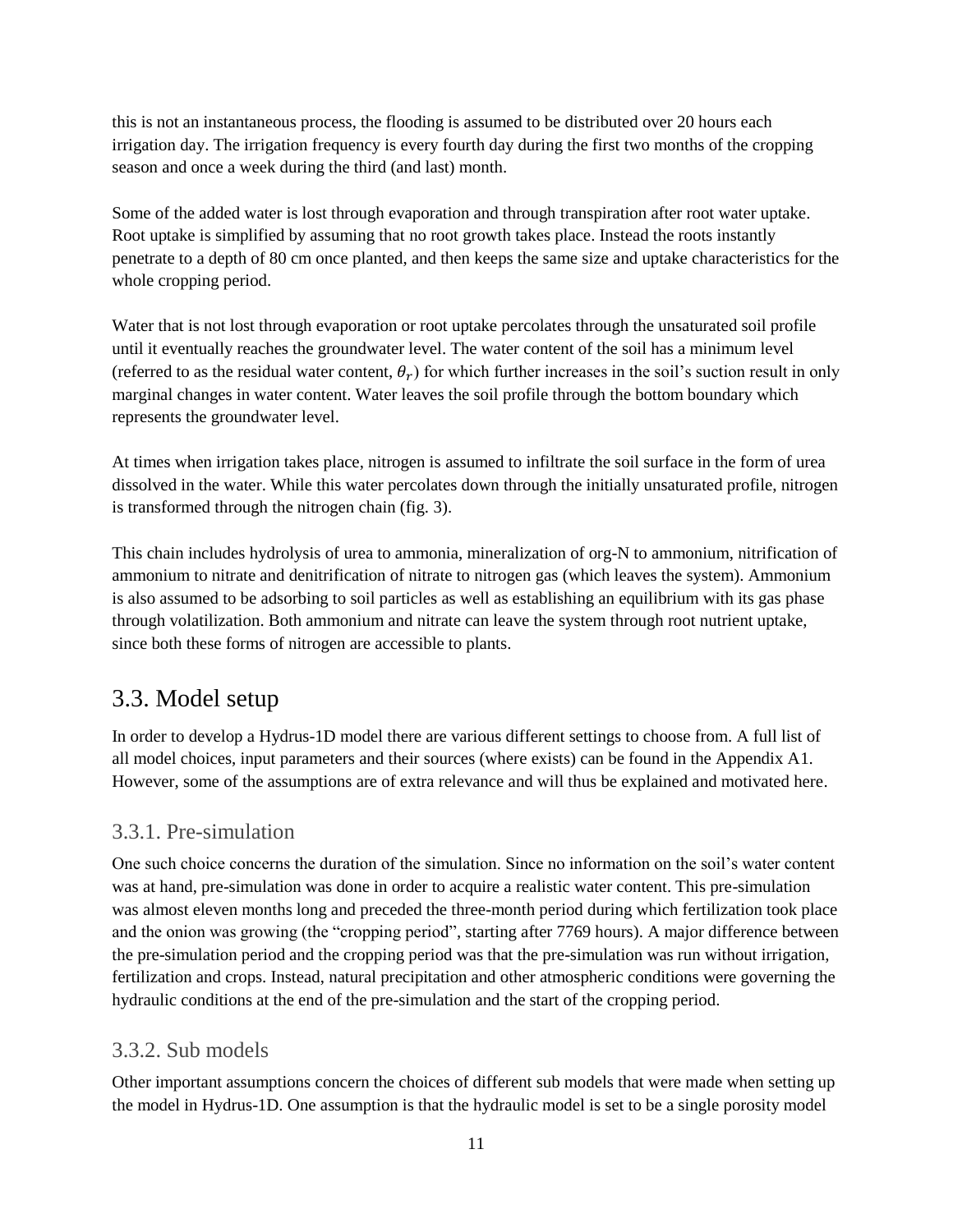(van Genuchten-Mualem model), instead of dual-porosity. This assumes that there are no major differences in hydraulic permeability, meaning that only mobile flow regions exist.

The solute transport model is set to an equilibrium model, which indicates that solute partitioning between the liquid and solid phase is assumed to be instantaneous (i.e. not kinetically controlled). Thus, the adsorption is independent of residence time.

For the root uptake, only passive root nutrient uptake was considered. Thus there is no possibility for plants to compensate for reduced passive uptake. This is a typical assumption in this kind of studies, motivated by the complexity of the mechanisms and the yet undetermined relative magnitude of relevance (Hanson et al., 2006; Ravikumar et al., 2011; Ramos et al., 2012).

### <span id="page-16-0"></span>3.3.3. Input parameters

One very important simplification for the input parameters is that all soil hydraulic parameters have been set using the built-in Rosetta module of Hydrus-1D. It uses neural network prediction to provide values of residual water content, saturated water content, hydraulic conductivity etc. based on a weight percentage of sand/silt/clay of the material. Thus, these parameters were set by the Rosetta module, where the already simple input values (sand/silt/clay%) were based on the description of the material as "blocks, sand and gravel" (Renner & Velasco, 2000).

The reaction parameters, which, among other things, govern reaction rates for the different processes of the nitrogen chain, were taken from other similar studies. For instance, hydrolysis of urea  $(\mu'_{w,1}$  in eq.5-6) was set to 0.38 $day^{-1}$ (Hanson et al., 2006), nitrification of ammonium ( $\mu'_{w,2}$  in eq.6-7) to  $0.2 day^{-1}$ (Hanson et al., 2006) and denitrification ( $\mu_{w,3}$ in eq.7) to  $0.04 day^{-1}$ (Li et al., 2015).

Similarly to the soil hydraulic parameters, the parameters for root uptake were set from a built-in database. For the Feddes' parameters this was assumed to be the parameters for onion at bulbing-time during the whole cropping period.

Furthermore, hysteresis is neglected, implying that neither the retention curve nor the hydraulic conductivity is affected by its history. On the contrary, it is only the present state that matters.

Dependences on temperature and water content for transport and reaction parameters was neglected, according to common practice (Chowdary et al., 2004; Hanson et al., 2006).

### <span id="page-16-1"></span>3.3.4. Boundary conditions

#### <span id="page-16-2"></span>Water flow

For the water flow, boundary conditions were set to "atmospheric BC with surface layer" and "free drainage" at the top and bottom respectively. The top condition was set so to allow for the use of real meteorological data while also allowing for flooding to occur. The bottom condition was motivated by the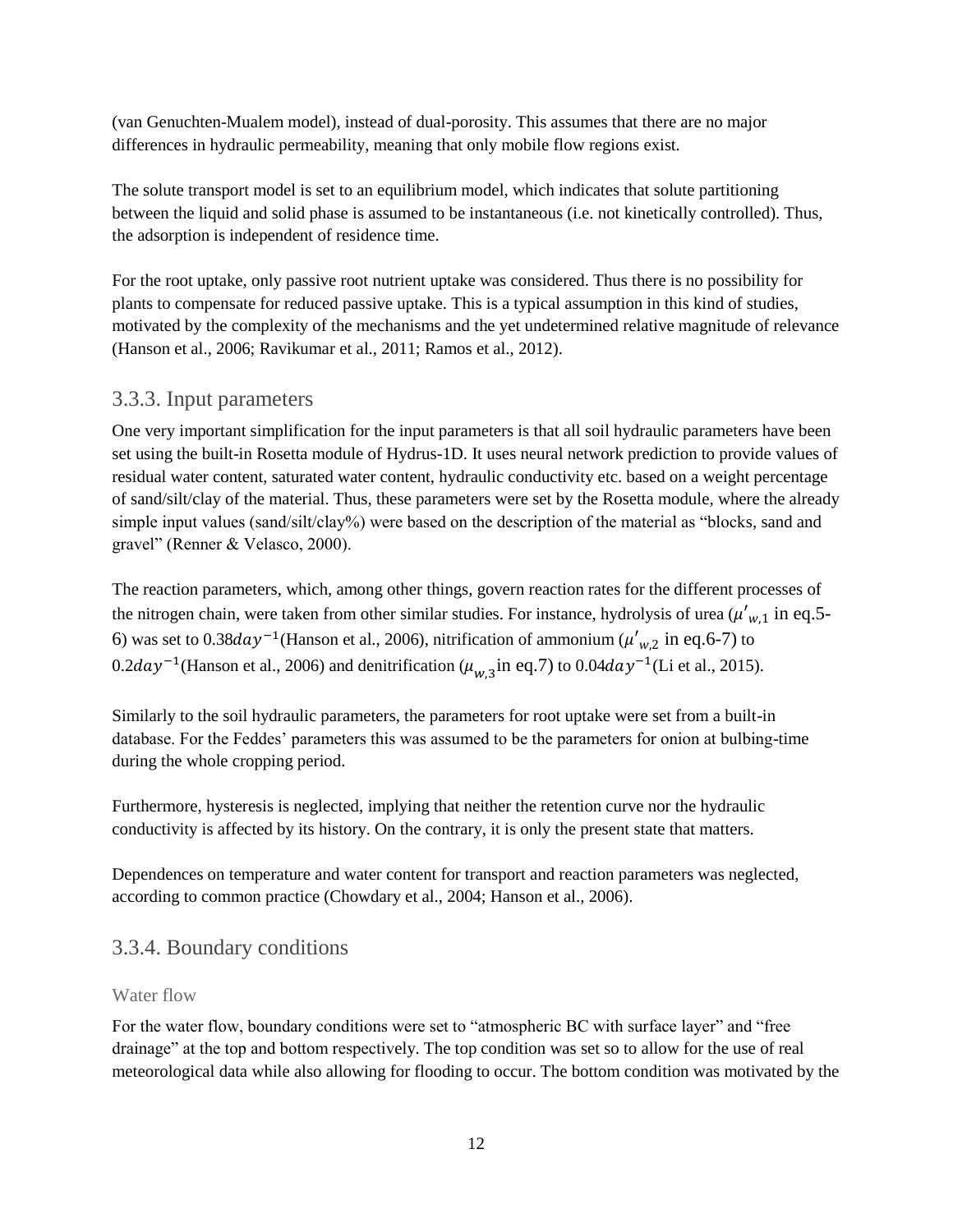long distance from soil surface to the groundwater level, which with a constant pressure head could have given inaccurate results.

#### <span id="page-17-0"></span>Solute transport

In solute transport, the boundary condition at the top was set to "concentration flux BC". This indicates that the concentration of incoming water is set as input data. The bottom boundary condition was set to "zero gradient" indicating that the concentration will not change over the last depth of the profile.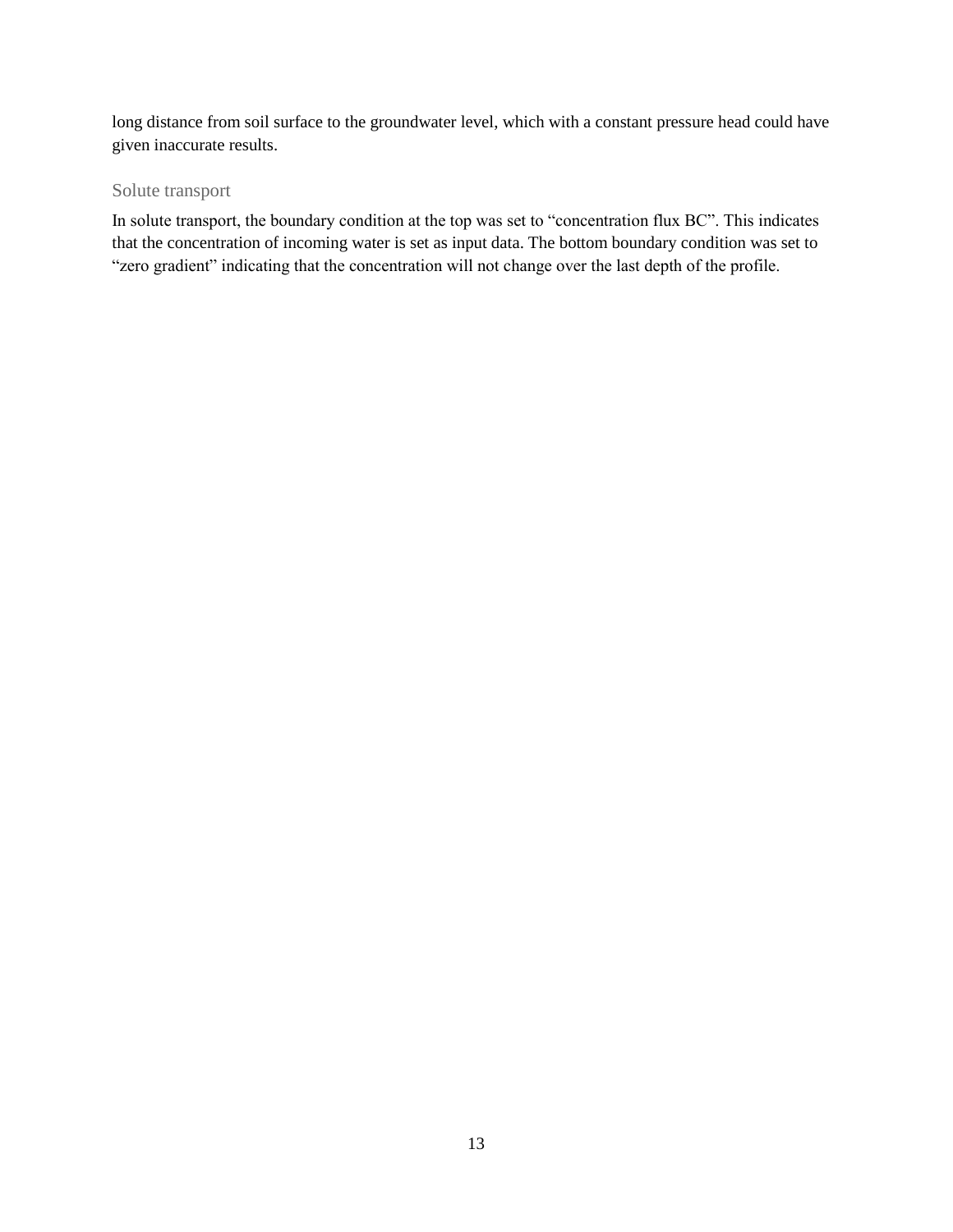## <span id="page-18-0"></span>4. Results

### <span id="page-18-1"></span>4.1. Water flow

The focus of this study was the three-month cropping period during which fertilizer was added, but the background to the starting condition could be understood by looking at the conditions for the whole extended period. Figure 5 visualizes water content at four different depths during this extended period. Over the three-month cropping period, approximately 600 cm<sup>3</sup> of water infiltrated each cm<sup>2</sup> of soil (fig. 12 in Appendix A2).



Figure 5. Water contents for the whole simulation period (pre + cropping) at observation nodes at four different depths: N2=20 m.b.s., N5=40 m.b.s., N6= 60 m.b.s., N7=80 m.b.s.

In order to illustrate the movement of water through the profile during the cropping period, figure 6a and 7 contain graphs of water content,  $\theta$ , and water flux at observation points located at different depths. Both of these graphs reveal that a wetted front advances downwards through the profile, reaching 20 m depth at 8600 hours, 40 m depth at 9200 hours and 60 m at 9700 hours. However, within the three-month fertilizing period the front never reaches the groundwater level, located at 80 m depth.

To illustrate the effect of root uptake on water flow, figure 6b visualizes the same movement of the wetted front as in figure 6a, but with root uptake disabled.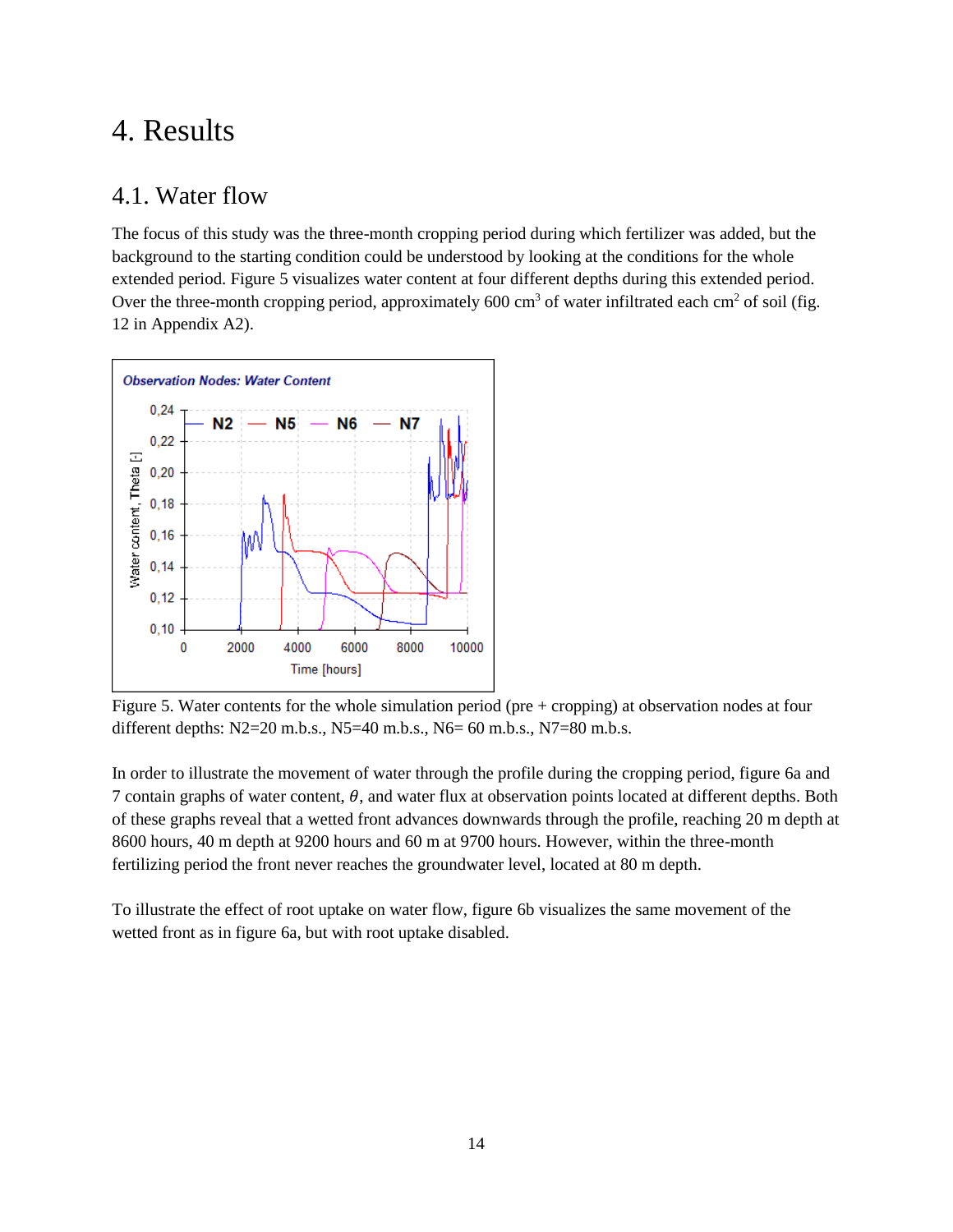

(a) Root uptake enabled. (b) Root uptake disabled

Figure 6. Water content during the cropping period (starting after 7769 hours) for observation nodes at four different depths: N2=20 m.b.s., N5=40 m.b.s., N6= 60 m.b.s., N7=80 m.b.s..

![](_page_19_Figure_4.jpeg)

Figure 7. Water flux during the cropping period for observation nodes at four different depths: N2=20 m.b.s., N5=40 m.b.s., N6= 60 m.b.s., N7=80 m.b.s..

### <span id="page-19-0"></span>4.2. Solute transport

In total, approximately 2100 mmol urea/cm<sup>2</sup> was infiltrated through the soil surface over the three-month cropping period (see fig. 13 in Appendix A2). Breakthrough curves (fig. 8a and 8b) for the different observation nodes give an idea of the infiltration time for nitrate. Both figure 10a and 10b are breakthrough curves for the same points and times, with the difference being the upper boundary condition set for the solute transport. Figure 10a represents the case when a low concentration flux (5 mmol/cm<sup>3</sup>) was used for the infiltration of urea, while figure 10b represents the case with high concentration (1000 mmol/cm<sup>3</sup>). These graphs have very different characteristics, with the high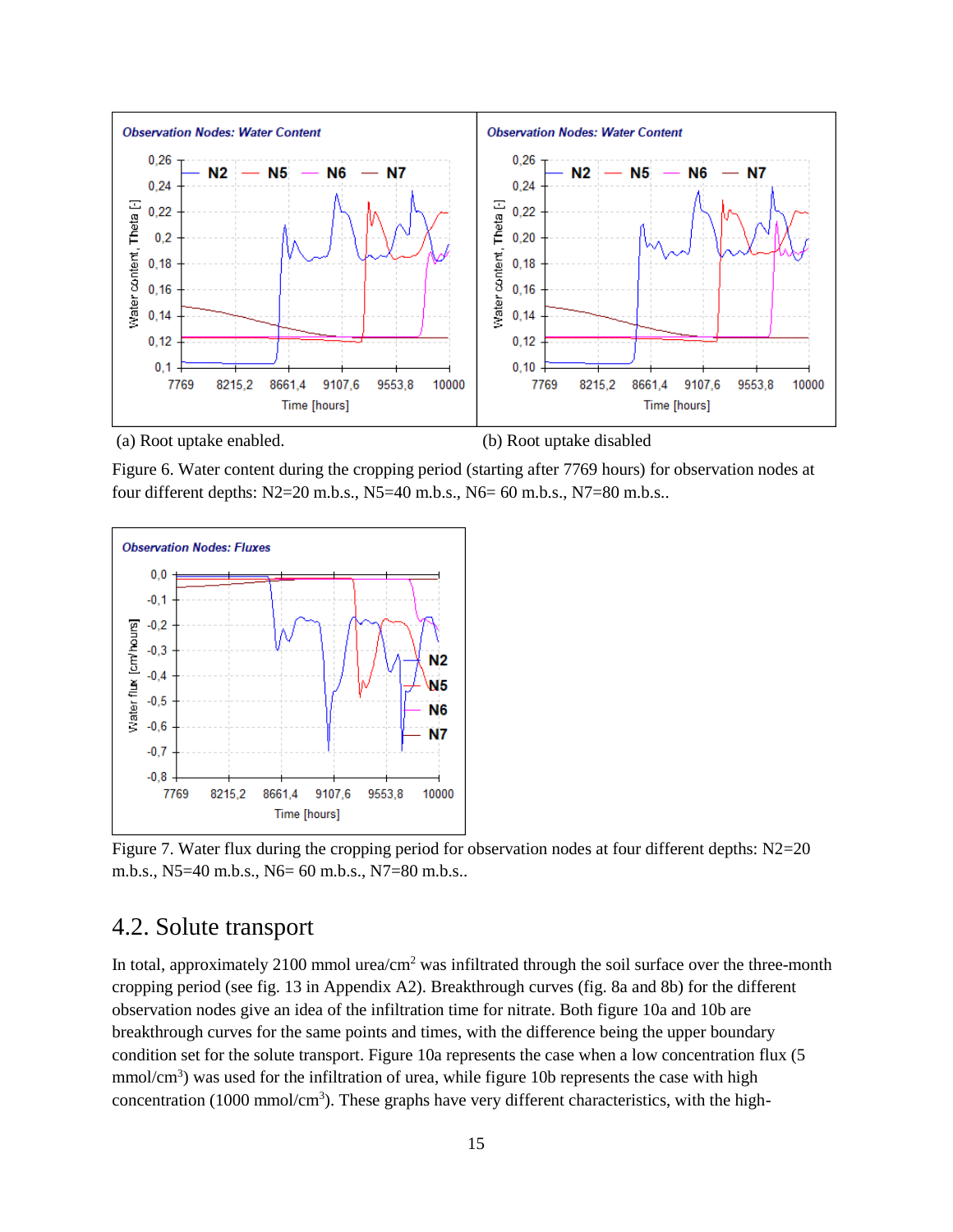concentration case exhibiting significantly larger fluctuations. However, both of them have a horizontal line representing a minimum concentration that seem to be present through the whole simulation period.

![](_page_20_Figure_1.jpeg)

(a) Low-concentration case. (b) High-concentration case.

Figure 8. Two versions of nitrate concentrations over the cropping period at four observation nodes at different depths: N1=16 m.b.s., N3=24 m.bs., N4=32 m.b.s., N5=40 m.b.s.. Mineralization is enabled.

The concentration profiles of nitrate in figure 9a and 9b are included to illustrate the effect that causes this minimum level of concentration. In figure 9a where mineralization is included, it can again be seen as a straight (now vertical) line representing a minimum concentration over the profile at all print times. In figure 9b, where mineralization was disabled, the graphs had the same characteristics but with a shift to the left, so that the minimum concentration was zero.

![](_page_20_Figure_6.jpeg)

(a) Mineralization enabled. (b) Mineralization disabled.

Figure 9. Two versions of concentration profiles of nitrate at seven different print times: T0=0 hrs, T1=7760 hrs, T2=8000 hrs, T3=8500 hrs, T4=9000 hrs, T5=9500 hrs, T6=10 000 hrs. Low-concentration case.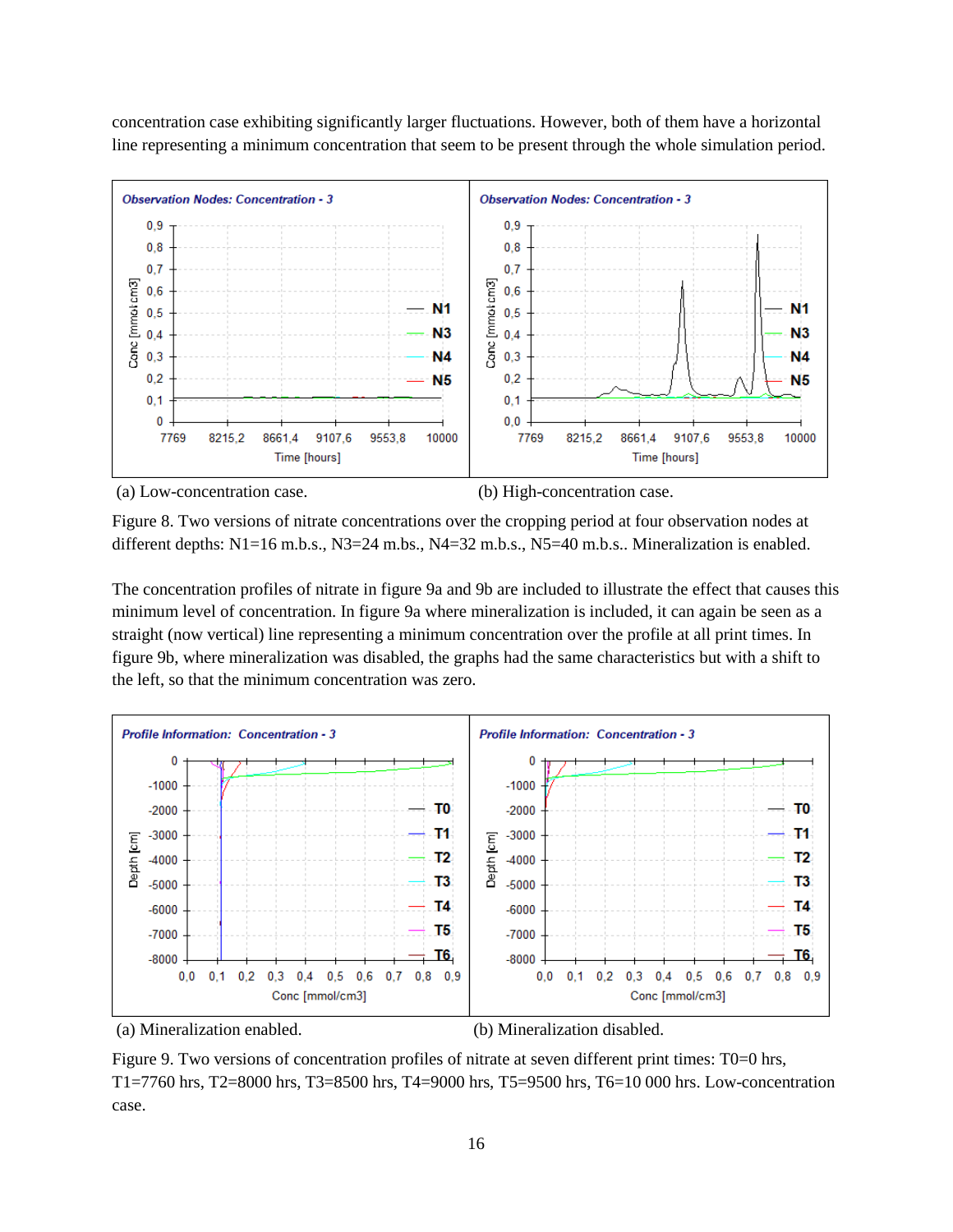Figures 10a and 10b have similar breakthrough curves as in figures 8a and 8b, but when mineralization is disabled. From these it is clear that the breakthrough curves exhibit similar characteristics in both the lowand high-concentration case but with significantly higher nitrate concentrations in the high-concentration case.

![](_page_21_Figure_1.jpeg)

(a) Low-concentration case. (b) High-concentration case.

Figure 10. Nitrate concentrations over the cropping period at four observation nodes at different depths:  $N1=16$  m.b.s.,  $N3=24$  m.b.s.,  $N4=32$  m.b.s.,  $N5=40$  m.b.s.. Mineralization is disabled.

The solute concentration profile in figure 11 aims illustrate the effect on nitrate transport from root nutrient uptake. It is the same kind of graph is in figure 9, with the difference being that root uptake is disabled in figure 11.

![](_page_21_Figure_6.jpeg)

Figure 11. Concentration profile of nitrate at seven different print times: T0=0 hrs, T1=7760 hrs, T2=8000 hrs, T3=8500 hrs, T4=9000 hrs, T5=9500 hrs, T6=10 000 hrs. Root uptake is disabled and mineralization enabled.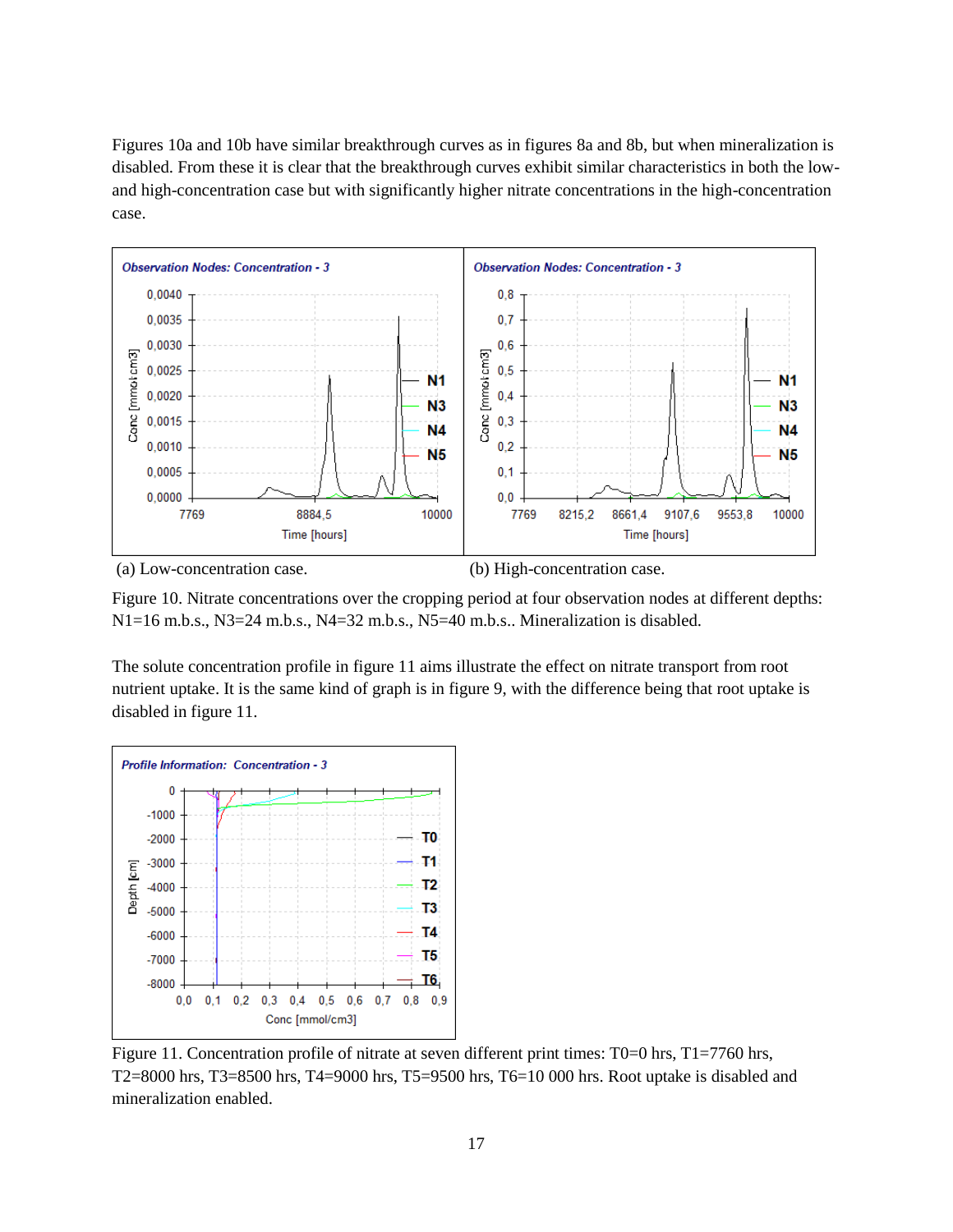# <span id="page-22-0"></span>5. Discussion

## <span id="page-22-1"></span>5.1. Interpretation of results

The minimum concentration line that was present in all simulations with mineralization is a source of disturbance in the results. When this is included, a steady flux of nitrate (and ammonium) is present at all times of the simulation (even before urea is applied). The reason to why the mineralization leads to this minimum concentration can be found in the implementation of mineralization in the model. In equation 6, describing the solute transport of ammonium, mineralization is represented by the zero-order rate constant  $\gamma_s$ . Since it is zero-order it is independent of concentration and in Hydrus-1D it is implemented as the term "SinkWater0" for ammonium, which in this model was set to have one value across the whole profile. This means that, regardless of any input of urea, ammonium will at all times be produced from org-N at a constant rate. But instead of accumulating, the coupled reactions of nitrification and denitrification means that an equilibrium concentration is reached in the pore water, as long as no other inputs/outputs of the solute take place. The plausibility of having the same level of mineralization through the whole 80-meter profile should be questioned. It is likely that the organic content of the soil decreases with depth, and that therefore the mineralization rate decreases to negligible levels at larger depths. Also, from the difference in fluctuations between the low- and high-concentration cases, it is clear that the impact of this process on nitrate concentration is dependent on what other sources exist. One such important source is the concentration flux of urea at the top boundary.

A major finding in the simulation results was that neither the water nor the nitrate (apart from that derived from mineralization) reached the groundwater level during the simulation period. An obvious explanation to this is the long extent of the unsaturated zone, which could be seen as a thick protection against groundwater contamination. If the simulation period would have been extended to capture the arrival of the wetted front it is possible that nitrate would have arrived within it but from figure 12 it seems likely that this would not have been with concentrations significantly higher than the concentrations related to the natural process of mineralization.

Another finding was that the time of the breakthroughs is independent of the input concentration of urea, but that only the concentration of the breakthrough pulse is affected. The implication of this finding should not be exaggerated, such that the input concentration is not important. This concentration probably still determines how much ammonia and nitrate is left in the water after root uptake, which can of course be of relevance when assessing groundwater contamination risks.

The two graphs for the case without root uptake (fig. 9 and 13) only show very small differences in water content and nitrate concentration when root uptake is disabled. This is a result which plausibility should be questioned, especially considering that the root depth was 4 meters in the set up.

In general, though, despite that not all of the results are realistic and are built on major simplifications, the end result of the simulations is the provision of results that are, overall, realistic. Thus, it highlights the potential for this kind of modelling for investigating issues related to groundwater contamination. In order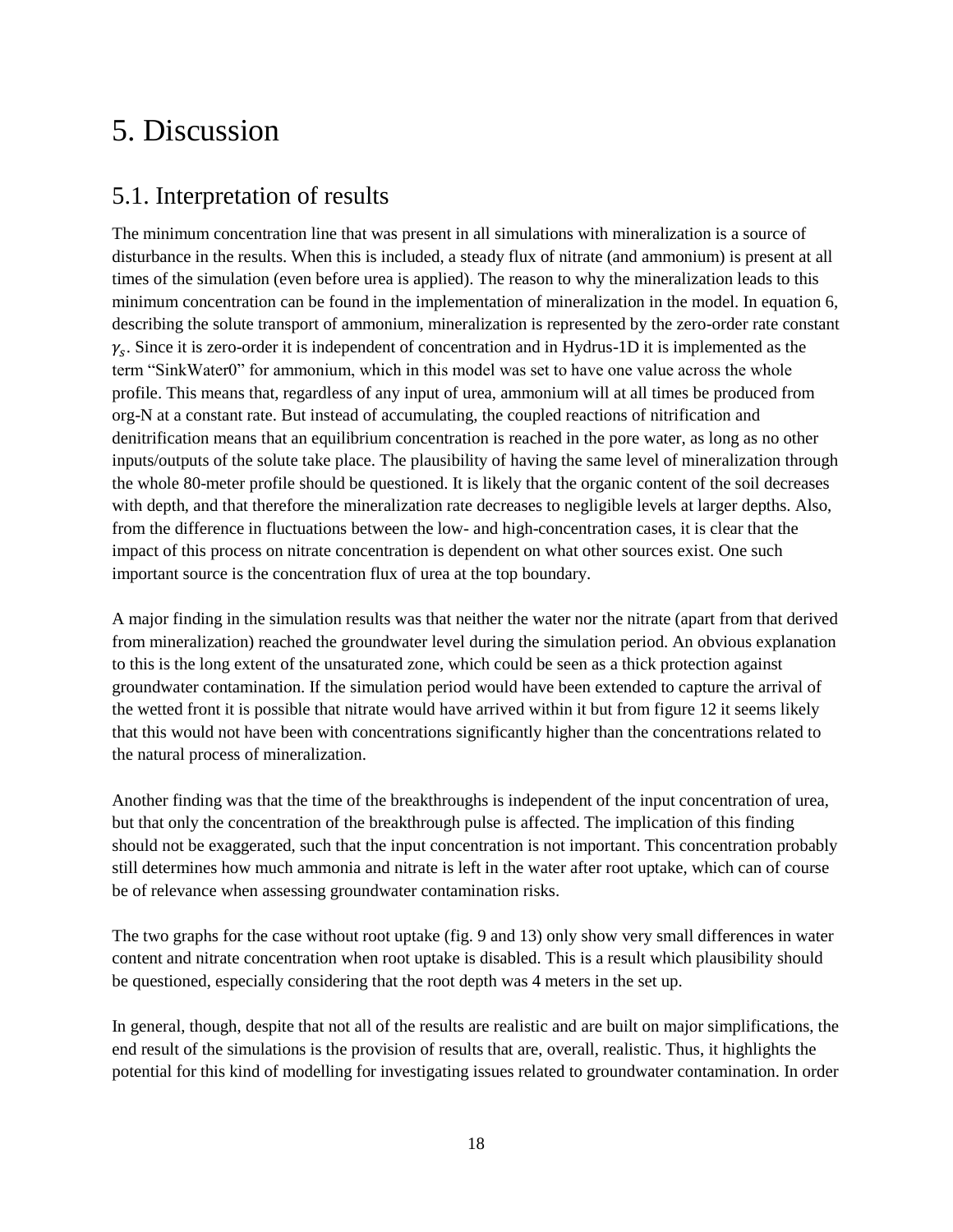to fulfill more of the potential of the modelling approach, though, there are several limitations that do need to be addressed.

## <span id="page-23-0"></span>5.2. Limitations

Since one of the sub goals of the study was to acquire an understanding of what data is needed to erect a realistic model, it is important to consider the limitations of the simplifications that were made.

A simplification that became relevant early in the study was the characteristics of the soil. The geological profile of the Tiquipaya well (fig. 2) from Renner and Velasco (2000) constituted the foundation from which all of the soil parameters were set. Considering the simplified nature of this foundation (the only basis was the description of the soil as "Boulders, gravel and sand"), one can immediately conclude that this could be a limitation for the study.

Another limitation is related to the parts of the model that describes root uptake of water and nutrients. In this study, very limited data was available in general, and for root uptake no site-specific data was used at all. Here, Hydrus-1D offered useful databases for typical crops with values used in the different uptake models (e.g. Feddes' parameters). However, apart from the use of these values the implementation of root uptake in the model was associated with simplifications. The crops were assumed to be constant over the whole cropping period, meaning that no growth stages were considered. Instead, the crops went from nonexistence to being fully grown as soon as the fertilization started. Also, parameters such as albedo, crop height and Leaf Area Index were assumed to be constant over the cropping period (despite that the possibility of using hourly data exist). These simplifications can obviously affect the model's accuracy, considering that both root water and nutrient uptake will be lower in the early stages of a crop's lifecycle, and that parameters like crop height and albedo will affect the evapotranspiration. However, the fact that the root uptake did not appear to have any significant impact on neither water content nor nitrate concentration is probably something that should be further investigated.

Another limitation is the initial conditions of the model, which in this study were set using a presimulation. The purpose of the pre-simulation was to compensate for the lack of real data over water content and let a longer period of "natural conditions" set conditions that were representative of reality. However, these "natural conditions" also included several simplifications. Apart from the general inaccuracies related to the modelling approach in general, the pre-simulation period was set up only to include natural precipitation, consequently assuming that no irrigation took place. The water contents that come out of such a pre-simulation could be realistic but will never be as accurate as real data. Additionally, fertilization was not included in this period, and when the cropping period started the concentration of all three solutes was set to be zero. Thus, both for water contents and for solute concentrations, the initial conditions are likely a source of inaccuracy.

For the solute transport part of the model, there were several assumptions which plausibility could be questioned. For instance, the sorption of ammonium was assumed to be linear, meaning that there is no upper limit on how much ammonium could be adsorbed. Also, the simplest model was used for the solute transport - the equilibrium model. This assumes that all adsorption is instantaneous, implying that neither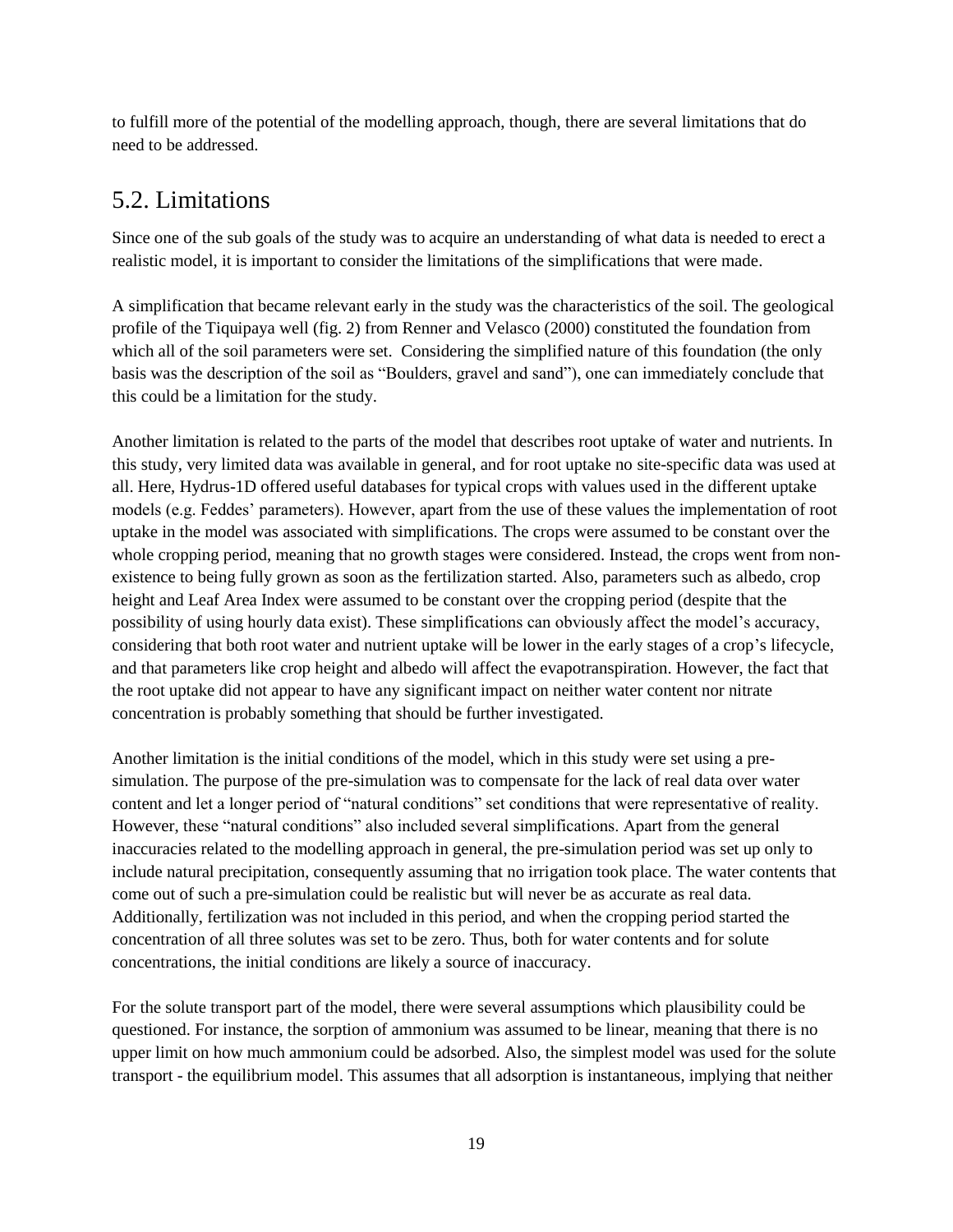chemical non-equilibrium (involving time-dependent sorption) nor physical non-equilibrium (involving immobile flow regions) exists.

Other simplifications that could be limiting the accuracy are the neglection of hysteresis, the choice of boundary conditions, the values chosen for reaction parameters and timing of the cropping period. The reason to why the timing of the cropping period could be of importance is because different periods are associated with different atmospheric conditions (e.g. dry and rainy seasons).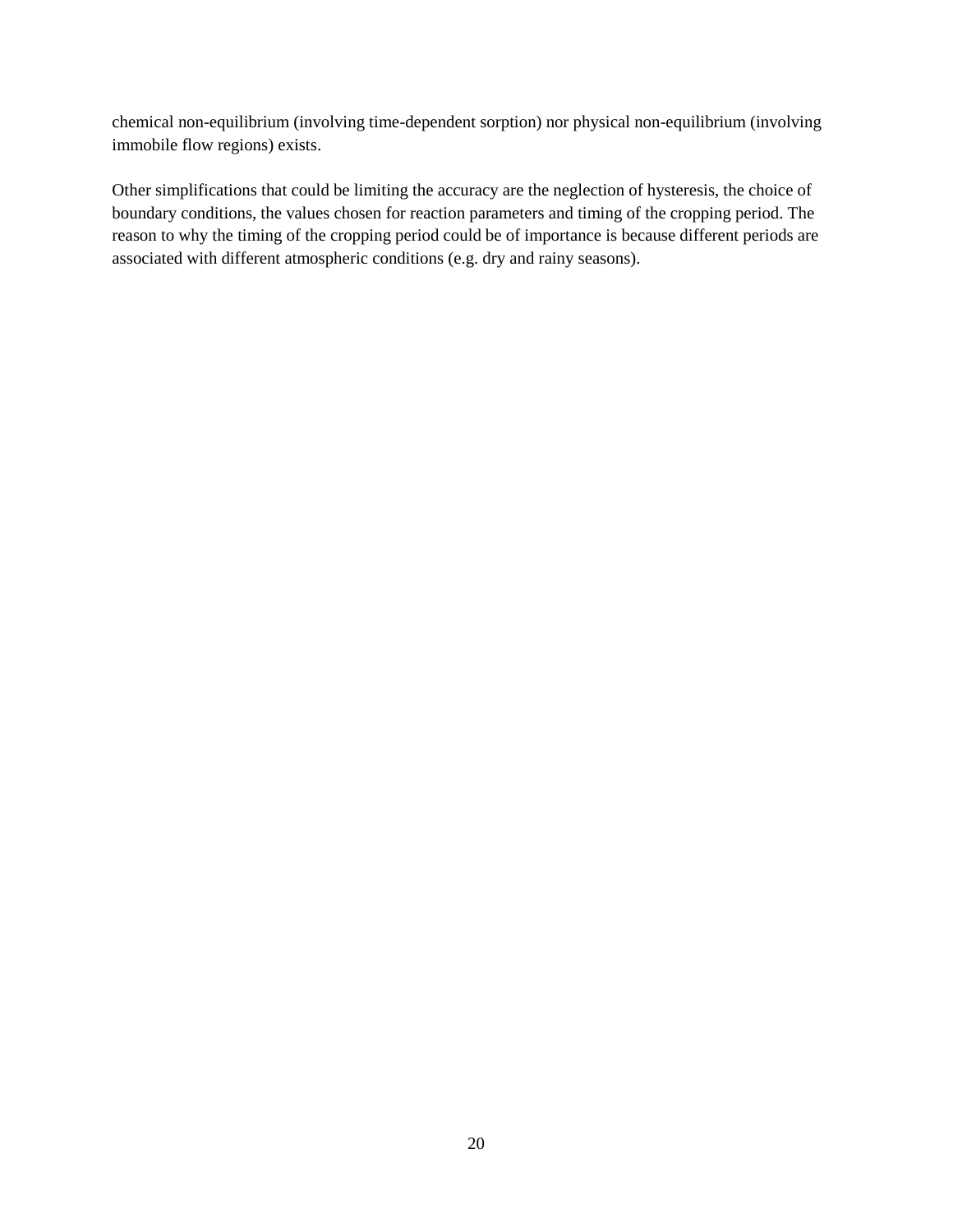# <span id="page-25-0"></span>6. Conclusions

Collection of hydrogeological and hydrogeochemical information (sub goal I) was completed in the first part of the study. However, this part was characterized by a general lack of data, meaning that several aspects of the information had to be predicted with the help of built in modules and databases in Hydrus-1D.

A hypothetical model of how nitrate might interfere with groundwater from the use of fertilizers and flood irrigation (sub goal II) was set up, which included percolation of irrigation water and transformation through the nitrogen chain. This was incorporated into the general conceptual model that was erected in the study (see section 3.2.).

As sub goal IV stated, this conceptual model was then successfully adjusted and combined with relevant (but simplified) data to be set up in Hydrus-1D.

An understanding of the data requirements from Hydrus-1D was acquired, which was what sub goal III set up to do. It was clear that the provision of built-in modules and databases can compensate for a lack of real data, but it was still concluded that it would be preferable to incorporate more real and specific data on for instance soil hydraulic parameters, initial conditions and root uptake.

Regarding sub goal V - about assessing the plausibility of the results - the results were considered plausible in general, but with some flaws that need to be addressed, such as the implication on solute fluxes from a constant rate of mineralization.

In general, then, the study's purpose was set up to "investigate if one-dimensional modelling of water in the unsaturated zone of the subsoil is useful to assess the transport of contaminants from soil surface to aquifers". The main conclusion of the study is that the modelling approach has been deemed to possess great potential for that cause, as long as the limitations are addressed in other studies.

## <span id="page-25-1"></span>6.1. Future studies

In order to improve the accuracy of the model, future studies could try to combine the computer model with field investigations. These could aim to improve the data situation for the input values such as initial conditions, soil hydraulic parameters etc. but could also be used to investigate how well the modelling results correspond to reality. Another idea could be to combine field investigations with the inverse modelling-application of Hydrus-1D in order to calibrate different input parameters. The soil parameters  $(\theta_r, \theta_s, \alpha lpha, n, K_s, bulk density, dispersivity)$  especially, would benefit from further research. At the moment they have been derived in a very simplified manner (see section 5.2) despite being important parameters that could be determined quite straightforwardly with field investigations.

Also, the part of the model that deals with root uptake might need further work. The findings of this study that root uptake does not influence water contents or nitrate concentrations significantly is not very realistic.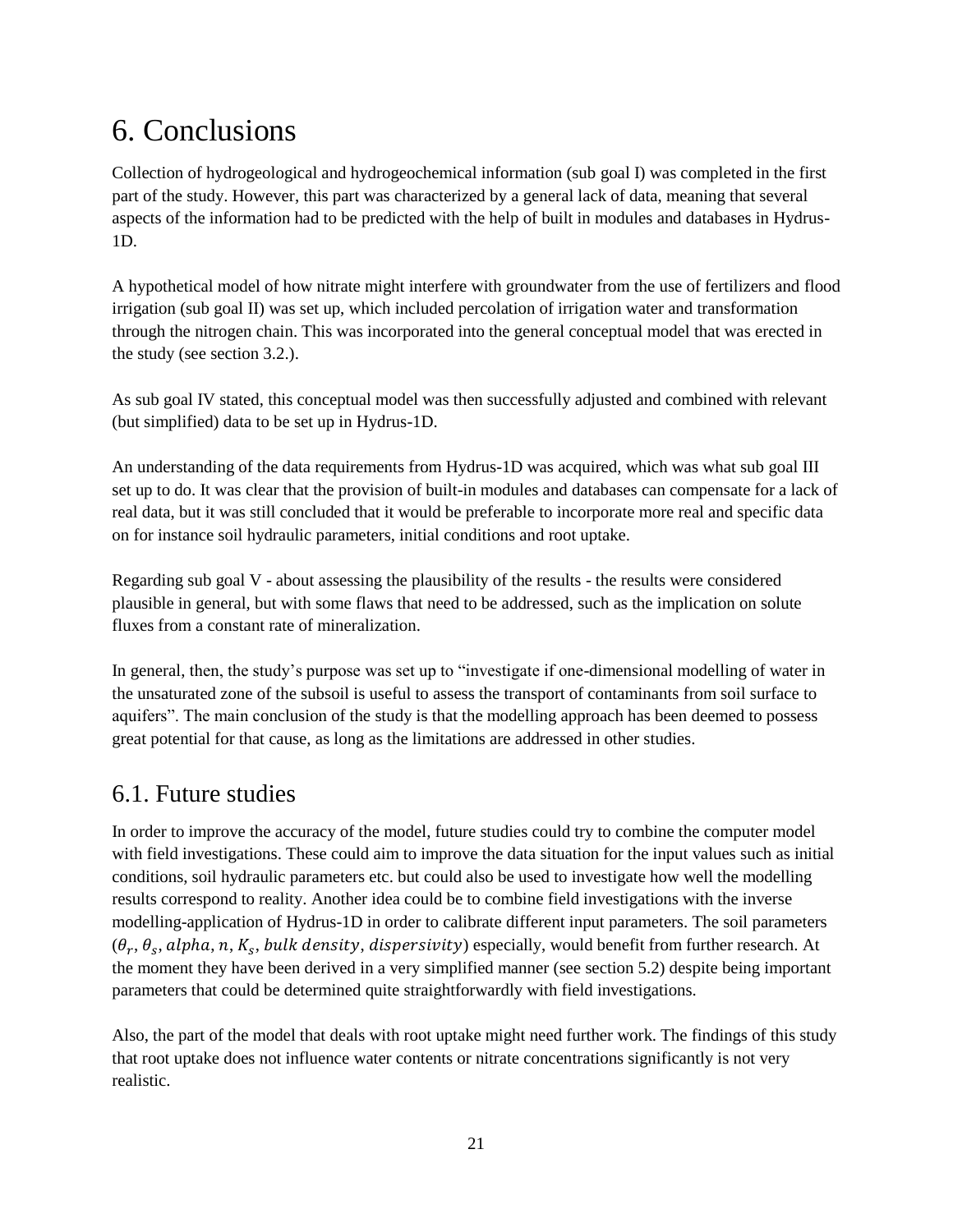# <span id="page-26-0"></span>References

Allen, R. G., Pereira L. S., Raes, D. and Smith, M., 1998. Crop evapotranspiration - Guidelines for computing crop water requirements. FAO Irrigation and Drainage Paper, no. 56. <http://www.fao.org/3/X0490E/X0490E00.htm>

Beven, K. J., Henderson D. E. and Reeves, A. D., 1993. Dispersion parameters for undisturbed partially saturated soil. [Journal of Hydrology,](https://www.sciencedirect.com/science/journal/00221694) [143\(1–2\)](https://www.sciencedirect.com/science/journal/00221694/143/1), 19-43. <https://www.sciencedirect.com/science/article/pii/002216949390087P>

Brooks, R. H. and Corey, A. T., 1964. Hydraulic properties of porous media. Hydrology Papers. Paper No. 3, Colorado State Univ., Fort Collins, CO. [https://mountainscholar.org/bitstream/handle/10217/61288/HydrologyPapers\\_n3.pdf?sequence](https://mountainscholar.org/bitstream/handle/10217/61288/HydrologyPapers_n3.pdf?sequence)

Chowdary, V. M., Rao, N. H. and Sarma, P. B. S., 2004. A coupled soil water and nitrogen balance model for flooded rice fields in India. Agriculture, Ecosystems & Environment, 103 (3), 425–441. <https://doi.org/10.1016/j.agee.2003.12.001>

Córcoles, J. I., Ortega, J. F., Hernández, D. and Moreno, M. A., 2013. Estimation of leaf area index in onion (Allium cepa L.) using an unmanned aerial vehicle. [Biosystems Engineering,](https://www.sciencedirect.com/science/journal/15375110) [115 \(1\)](https://www.sciencedirect.com/science/journal/15375110/115/1), 31-42. <https://doi.org/10.1016/j.biosystemseng.2013.02.002>

Cote, C. M., Bristow, K. L., Charlesworth, P. B., Cook, F. J. and Thorburn, P. J., 2003. Analysis of soil wetting and solute transport in subsurface trickle irrigation. <https://link.springer.com/article/10.1007%2Fs00271-003-0080-8>

Cote, C. M., Bristow, K. L., Ford, E. J., Verburg, K. and Keating, B., 2001. Measurement of water and solute movement in large undisturbed soil cores: analysis of Macknade and Bundaberg data. CSIRO Land and Water, Technical Report 07.<http://hdl.handle.net/11079/14355>

van Genuchten, M. Th., 1980. A closed-form equation for predicting the hydraulic conductivity of unsaturated soils. Soil Science Society of America Journal Abstract, 44, 892-898.

[Gonzales, A.](https://portal.research.lu.se/portal/en/persons/andres-gonzales(73cc7ee8-9a2c-4044-8477-bc4b47da6b3e).html)[, Barmen, G.](https://portal.research.lu.se/portal/en/persons/gerhard-barmen(5160fd1a-6659-4cdb-86f1-f252c0251428).html) and Muñoz, G., 2018. [A Multidisciplinary Approach for Clarifying the](https://portal.research.lu.se/portal/en/publications/a-multidisciplinary-approach-for-clarifying-the-recharge-processes-and-origin-of-saline-water-in-the-semiarid-punata-alluvial-fan-in-bolivia(58ec6d9f-0c90-4f73-941e-fee4143ff354).html)  [Recharge Processes and Origin of Saline Water in the Semi-Arid Punata Alluvial fan in Bolivia.](https://portal.research.lu.se/portal/en/publications/a-multidisciplinary-approach-for-clarifying-the-recharge-processes-and-origin-of-saline-water-in-the-semiarid-punata-alluvial-fan-in-bolivia(58ec6d9f-0c90-4f73-941e-fee4143ff354).html) [Water](https://portal.research.lu.se/portal/en/journals/water-switzerland(0ffa7a76-d557-4daf-b1a7-e8403ec9f830)/publications.html)  [\(Switzerland\),](https://portal.research.lu.se/portal/en/journals/water-switzerland(0ffa7a76-d557-4daf-b1a7-e8403ec9f830)/publications.html) 10(7)[. https://doi.org/10.3390/w10070946](https://doi.org/10.1016/j.agwat.2006.06.013)

Hanson, B. R., Šimůnek, J. and Hopmans, J. W., 2006. Evaluation of urea–ammonium–nitrate fertigation with drip irrigation using numerical modeling. Agricultural Water Management, 86, 102-113. <https://doi.org/10.1016/j.agwat.2006.06.013>

Jacobson, S. and Sekizovic, I., 2019. Physico-chemical evaluation of the water quality in Rocha River: A qualitative and comparative analysis including aspects of social and environmental factors. In ISRN [VTGM01](https://lup.lub.lu.se/student-papers/search/publication?q=course+exact+VTGM01) 20182. Engineering Geology, LTH.<http://lup.lub.lu.se/student-papers/record/8972972>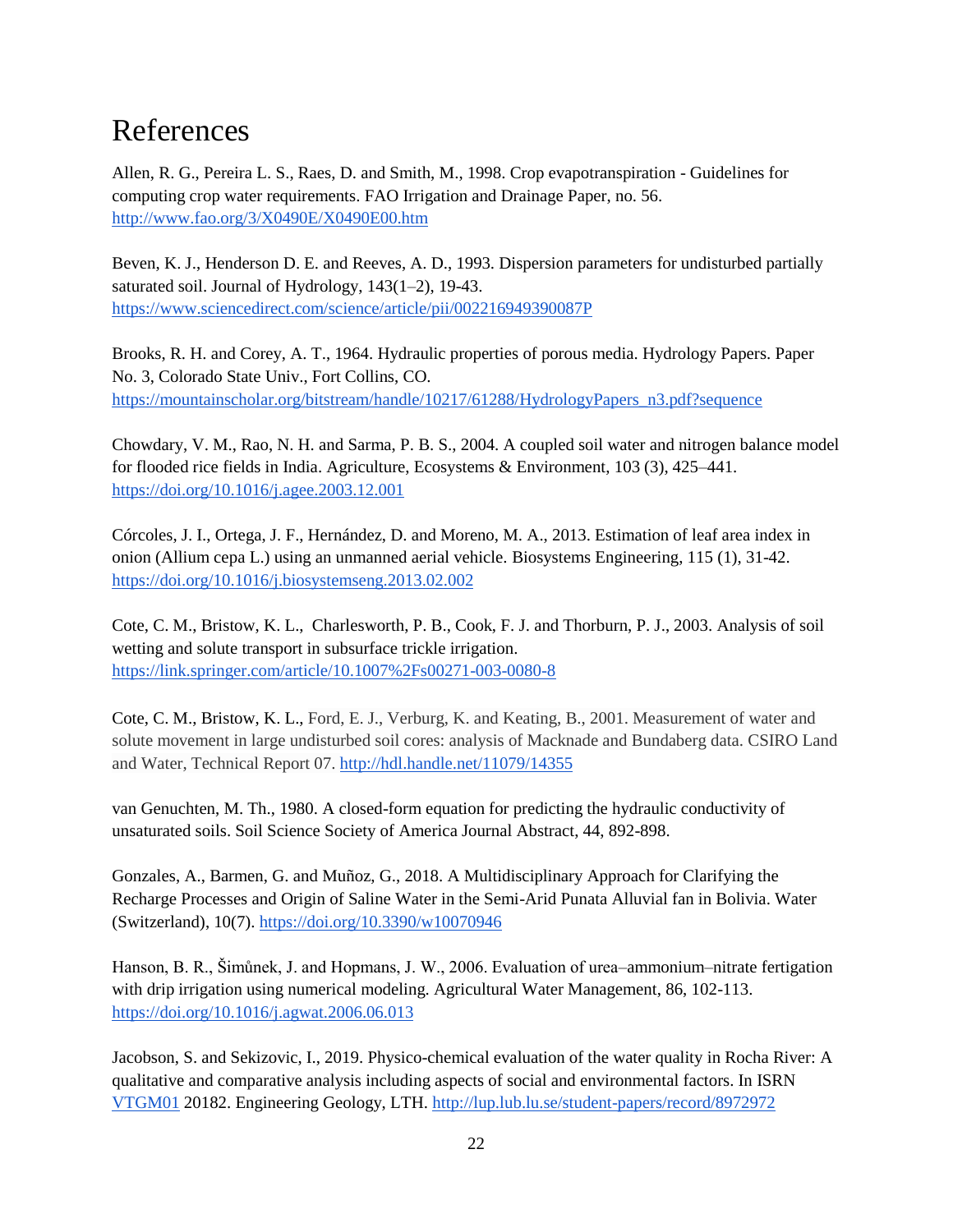Ley, T., 2017. Sunset over agricultural field. [photograph] (Timothy Ley's own private collection, Trelleborg, Sweden).

Li, Y., Šimůnek, J., Zhang, Z., Jing, L. and Ni, L., 2015. Evaluation of nitrogen balance in a directseeded-rice field experiment using Hydrus-1D. Agricultural Water Management, 148, 213-222. <https://doi.org/10.1016/j.agwat.2014.10.010>

Ling, G. and El-Kadi, A. I., 1998. A lumpbed parameter model for nitrogen transformation in the unsaturated zone. Water Resources Research, 34 (2), 203–212. <https://agupubs.onlinelibrary.wiley.com/doi/pdf/10.1029/97WR02683>

MMAyA, 2014. Plan maestro metropolitano de agua y saneamiento de Cochabamba Bolivia, Cochabamba: u.n. [http://aguacochabamba.org/documentos/doc\\_re\\_v6.pdf](http://aguacochabamba.org/documentos/doc_re_v6.pdf)

Ramos, T.B., Šimůnek, J., Go[nça](https://www.sciencedirect.com/science/article/pii/S0378377412001370?via%3Dihub#!)lves, M.C., Martins, J.C., Prazeres, A. and Pereira, L.S., 2012. Twodimensional modeling of water and nitrogen fate from sweet sorghum irrigated with fresh and blended saline waters. Agricultural Water Management, 111, 87–104. <https://doi.org/10.1016/j.agwat.2012.05.007>

Rassam, D., Šimůnek, J., Mallants, D. and van Genuchten, M. T., 2018. The HYDRUS-1D Software Package for Simulating the One-Dimensional Movement of Water, Heat, and Multiple Solutes in Variably-Saturated Media: Tutorial.

[https://www.pc-progress.com/Downloads/Public\\_Lib\\_H1D/HYDRUS-1D\\_Tutorial\\_V1.00\\_2018.pdf](https://www.pc-progress.com/Downloads/Public_Lib_H1D/HYDRUS-1D_Tutorial_V1.00_2018.pdf)

Ravikumar, V., Vijayakumar, G., Šimůnek, J., Chellamuthu, S., Santhi, R. and Appavu, K., 2011. Evaluation of fertigation scheduling for sugarcane using a vadose zone flow and transport model. Agricultural Water Management, 98 (9), 1431–1440. <https://doi.org/10.1016/j.agwat.2011.04.012>

Renner, S. and Velasco, C., 2000. Geology and hydrogeology of the Central Valley of Cochabamba. German Bolivian Agreement on Groundwater (CABAS). ISSN1023 - 7674. <http://slideflix.net/doc/616631/geologia-e-hidrogeologia-del-valle-central-de-cochabamba>

Selim, H.M. and Iskandar, I.K., 1981. Modeling nitrogen transport and transformations in soils: 2. Validation. Soil Sciences, 131, 303–312.

Šimůnek, J., van Genuchten, M. Th., and Šejna, M., 2012. The HYDRUS Software Package for Simulating the Two- and Three-Dimensional Movement of Water, Heat, and Multiple Solutes in Variably-Saturated Porous Media. Technical Manual, version 2.0. [http://www.pc-progress.com/downloads/Pgm\\_Hydrus3D2/HYDRUS3D%20Technical%20Manual.pdf](http://www.pc-progress.com/downloads/Pgm_Hydrus3D2/HYDRUS3D%20Technical%20Manual.pdf)

Winkelmann, J., 2017. Diffusion coefficient of urea in water. In: Lechner M.D. (eds) Diffusion in Gases, Liquids and Electrolytes. Physical Chemistry, vol 15B1. Springer, Berlin, Heidelberg.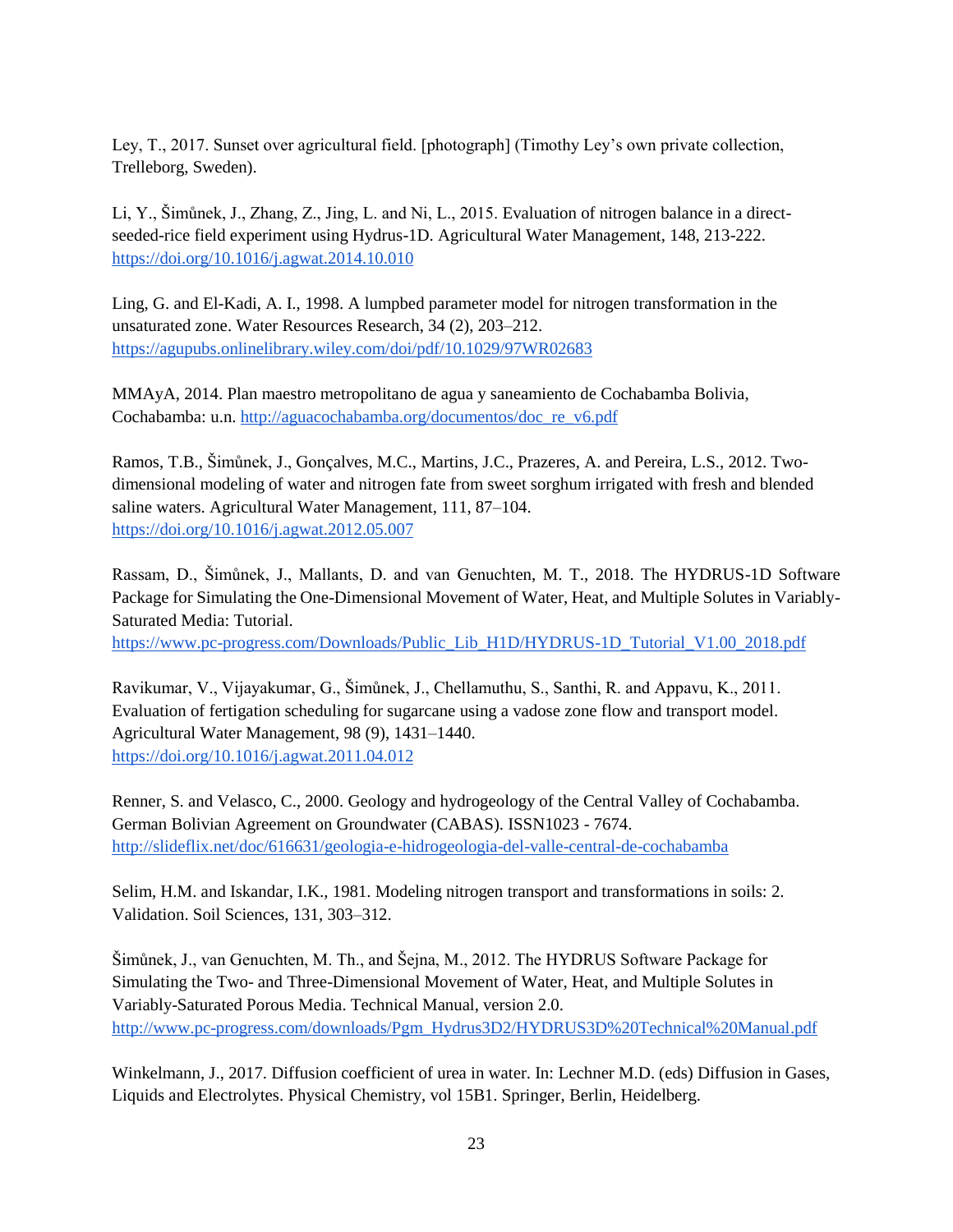Zabalaga, J., Amy, G. and von Münch, E., 2007. Evaluation of agricultural reuse practices and relevant guidelines for the Alba Rancho WWTP (primary and secondary facultative ponds) in Cochabamba, Bolivia. Water Science & Technology, 55(1–2), 469–475.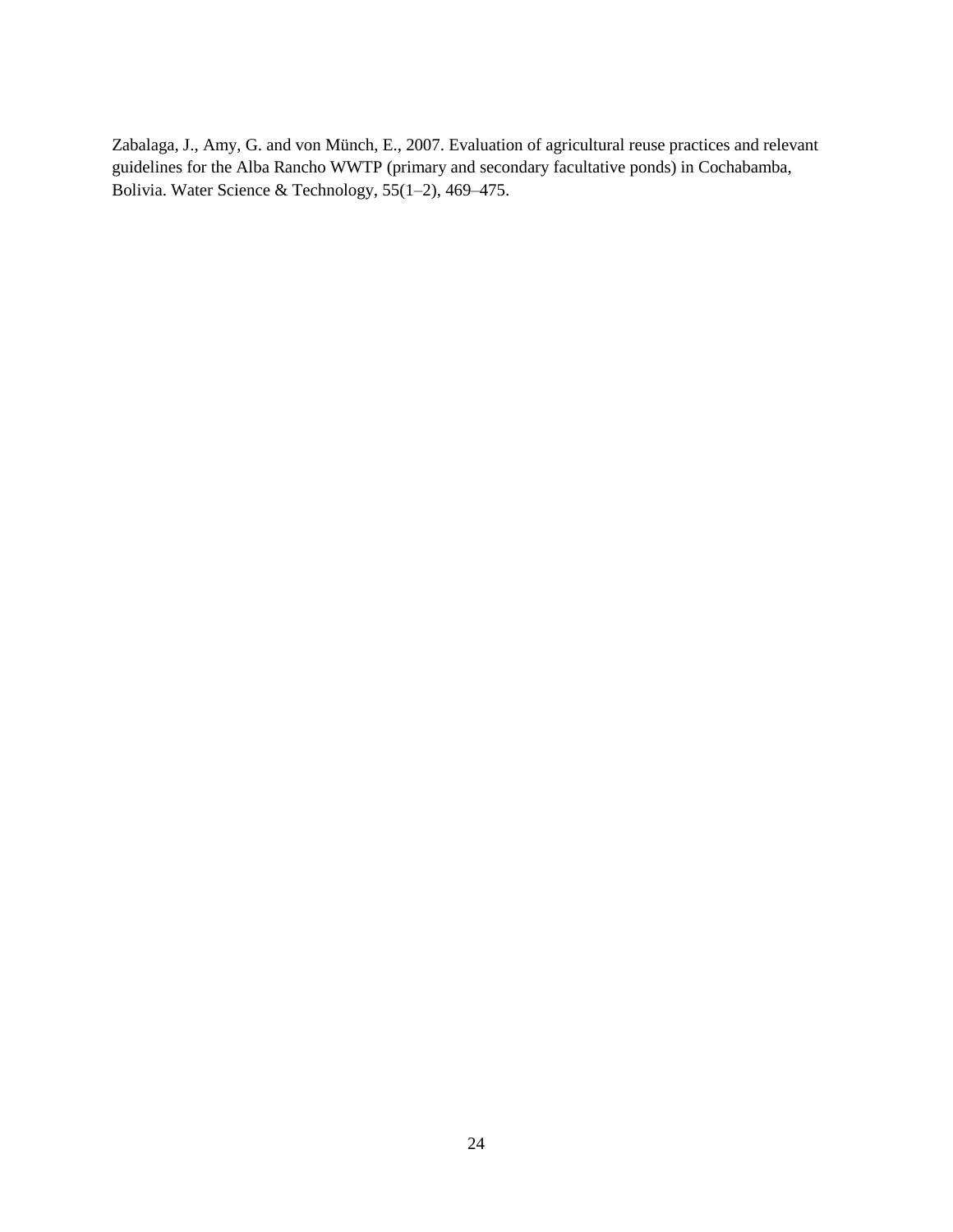# <span id="page-29-0"></span>Appendix

## A1 List of all settings used in the Hydrus-1D model

Main Processes Simulate: **Water flow**, **Solute transport** and **Root water uptake**

### Geometry Information

Number of soil materials: 1 Number of layers of mass balances: 1 Decline from vertical axis: 1 (vertical) Depth of soil profile: 8000 cm

### Time Information

Time unit: minutes Initial time: 0 Final time: 10 000 hours Initial time step: default Min. time step: default Max. time step: default Time variable conditions: 10 000 Meteorological records: 10 000 ⇒ **Penman-Monteith equation**

Print Information Default

Water Flow - Iteration Criteria Default

Water Flow - Soil Hydraulic Property Model Single Porosity Model - **van Genuchten-Mualem No hysteresis**

Water Flow - Soil Hydraulic Parameters

Material 1 - Layer of boulders, gravel and sand

Using Rosetta module (neural network prediction) sand/silt/clay: 90/5/5 %

⇒

| Mat | $Qr$ [-] | $Qs$ [-] | Alpha $[1/cm]$ | $n$ [-] | $Ks$ [cm/min] | $\overline{1}$ [-1] |
|-----|----------|----------|----------------|---------|---------------|---------------------|
|     | 0,0515   | 0,3769   | 0,0332         | 2,5032  | 0,223618      | $0,5$ (default)     |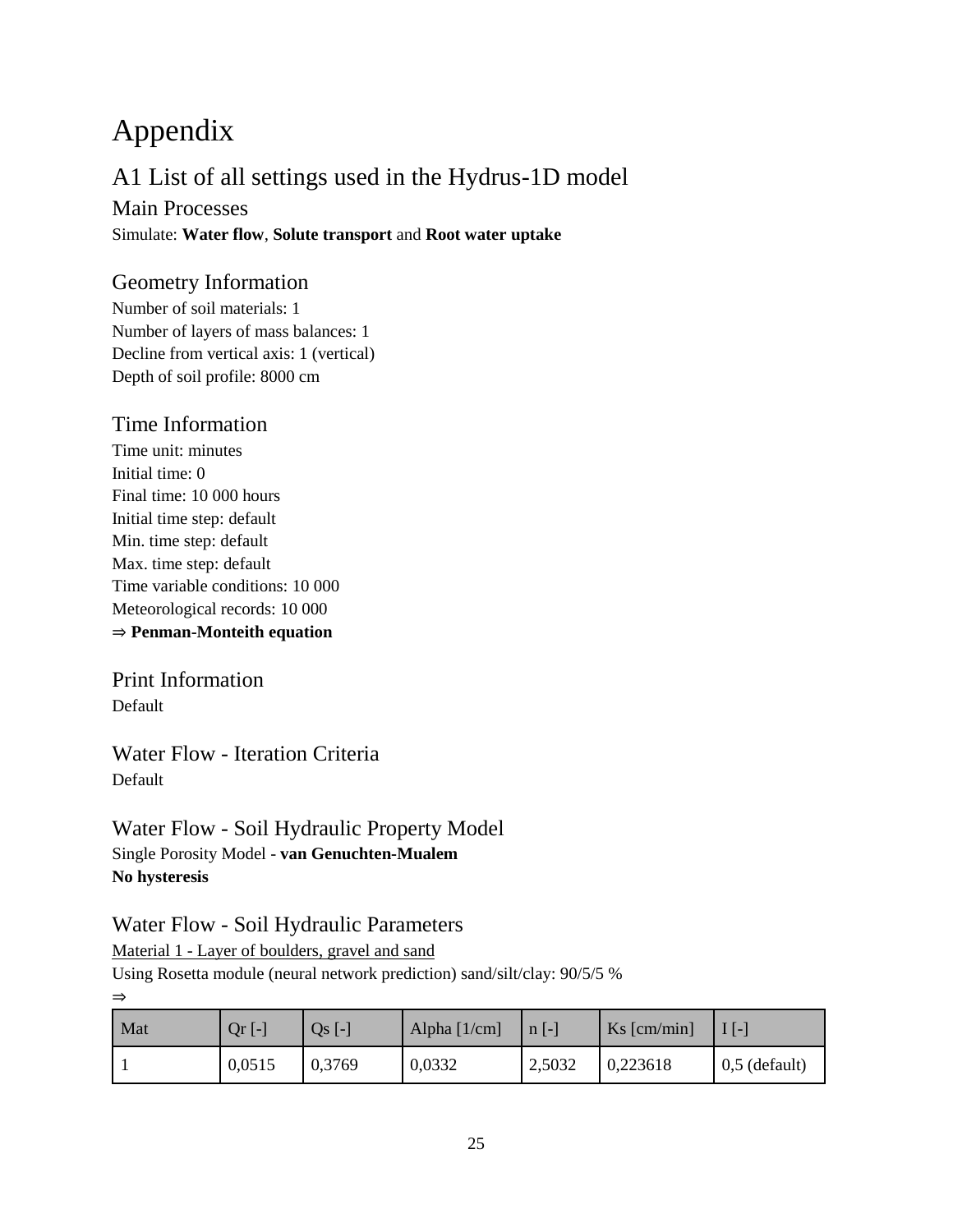Water Flow - Boundary Conditions Upper: **Atmospheric with surface layer** Lower: **Constant pressure head** Initial condition: **in pressure heads** Max h at surface: **20 (cm)** 

### Solute Transport - General Information

Time weighting scheme: Crank-Nicholson Space weighting scheme: Galerkin finite elements Mass units: mmol Stability criterion: 2 Dependence of env. Factors: **none** Solute transport model: **equilibrium model** Iteration criteria: default Tortuosity: ⇒ **use tortuosity factor, Millington-Quirk** Number of solutes: **3** Pulse duration: **0**

### Solute Transport - Transport Parameters

Soil specific parameters

| <b>Hydrus variable</b> | <b>Value</b>                    | <b>Source</b>                                                                                                                      |
|------------------------|---------------------------------|------------------------------------------------------------------------------------------------------------------------------------|
| <b>Bulk.D</b>          | $1,5*10^{-6}$ g/cm <sup>3</sup> | (Gonzales Amaya, Barmen and Muños,<br>2018) "1.3-2.0 g/cm3<br>Range of densities for gravel-sand levels of<br>at least 60 weigth%" |
| Disp.                  | 800                             | (Beven 1993, Cote 2001, Cote 2003) 1/10th<br>of prof.length                                                                        |
| $\text{Frac} = 1$      |                                 |                                                                                                                                    |
| $Thlm = 0$             | $\overline{0}$                  |                                                                                                                                    |

Solute specific parameters

| Sol.           | Diffus. W. $\lceil \frac{\text{cm2}}{\text{d}} \rceil$ | Diffus. G.   | <b>Source</b>      |
|----------------|--------------------------------------------------------|--------------|--------------------|
|                | 1,194048                                               | non-volatile | (Winkelmann, 2017) |
| $\overline{2}$ | 1,52                                                   | 18057,6      | (Li et al., 2015)  |
|                | 1,64                                                   | non-volatile | (Li et al., 2015)  |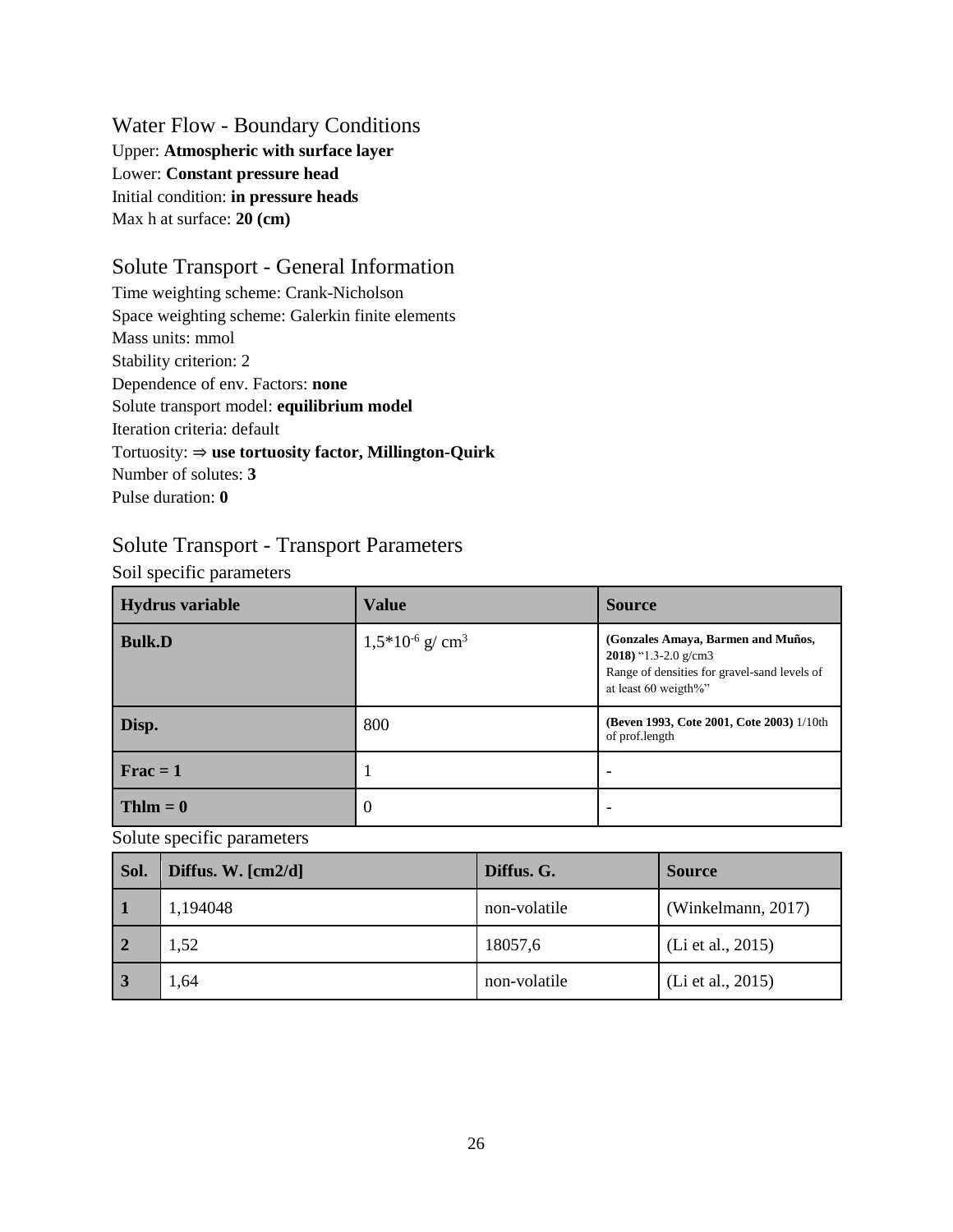## Solute Transport - Reaction Parameters

### Urea (1)

**All zero** except:

| Variable<br>Hydrus variable |             | Value                   | Source               |
|-----------------------------|-------------|-------------------------|----------------------|
| $\mu'_{w,1}$                | SinkWater1' | $0.38 \text{ day}^{-1}$ | (Hanson et al. 2006) |
|                             | Alpha       | υ                       |                      |

### Ammonia (2)

**All zero** except:

| Variable       | Hydrus variable | Value                                                         | Source                   |
|----------------|-----------------|---------------------------------------------------------------|--------------------------|
| $K_{d,2}$      | Kd              | $3.5 \text{ cm}^3/\text{g}$                                   | (Ling and El-Kadi, 1998) |
|                | Nu              | $\overline{0}$                                                |                          |
|                | <b>B</b> eta    | 1                                                             |                          |
|                | Henry           | $0.000295$ (at 25°C)                                          | (Li et al., 2004)        |
| $\mu'_{w,1}$   | SinkWater1'     | $0.2 \text{ day}^{-1}$                                        | (Hanson et al. 2006)     |
| $\gamma_{w,2}$ | SinkWater0      | $0.0045 \text{ day}^{-1}$ (0 when<br>mineralization disabled) | (Li et al., 2015)        |
|                | Alpha           | $\overline{0}$                                                |                          |

## Nitrate (3)

**All zero** except:

| Variable    | Hydrus variable | Value                   | Source            |
|-------------|-----------------|-------------------------|-------------------|
| $\mu_{w,3}$ | SinkWater1      | $0.04 \text{ day}^{-1}$ | (Li et al., 2015) |
|             | Alpha           | υ                       |                   |

Solute Transport - Boundary Conditions Upper: **stagnant BC for volatile solutes** Lower: **Zero concentration gradient** Stagnant boundary layer: **0.02**  Conc. in atmo: 0 Initial: In liquid phase conc.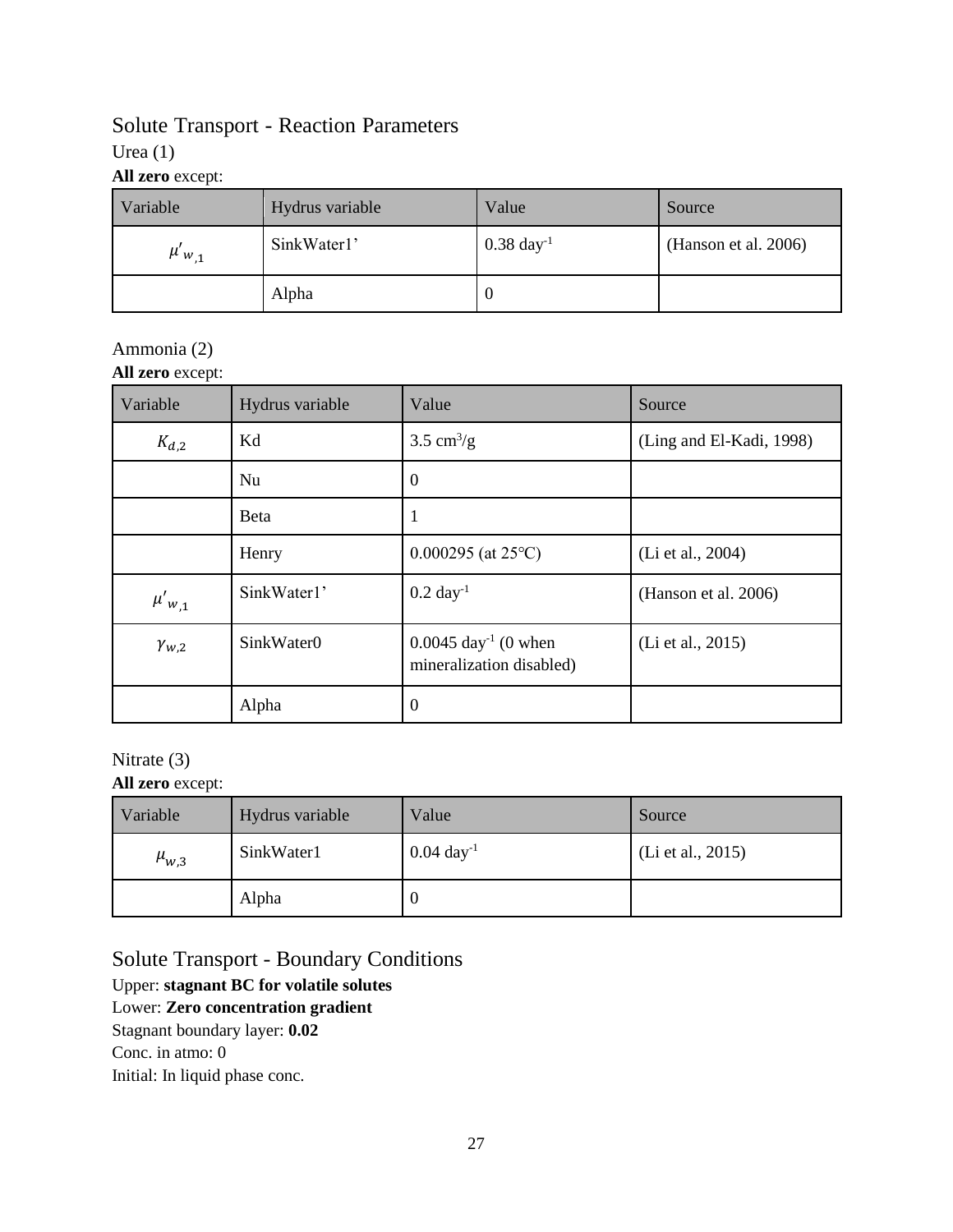### Root Water Uptake - Models

Water Uptake Reduction Model: **Feddes** Solute Stress Model: **Multiplicative Model** ⇒ **Threshold Model**  Critical Stress Index for Water Uptake: **1** Root Solute Uptake Model: ⇒ no Active Solute Uptake Maximum Allows Conc. for Passive Uptake:

| Sol. No. | cRoot |
|----------|-------|
|          | 0     |
| 2        | 1000  |
|          | 1000  |

## Root Water Uptake - Water Stress Reduction

| 1 cauco i arametero.         |         |                                        |
|------------------------------|---------|----------------------------------------|
| $P0$ [cm]                    | $-15$   | No uptake above this pressure head (h) |
| P0 pt [cm]                   | $-30$   | Maximum uptake below this h            |
| $P2H$ [cm]                   | $-550$  | Maximum uptake above this h (for r2h)  |
| $P2L$ [cm]                   | $-650$  | Maximum uptake above this h (for r2L)  |
| $P3$ [cm]                    | $-8000$ | No uptake below this h (wilting point) |
| r2H $\lceil$ cm/min $\rceil$ | 0.5     |                                        |
| $r2L$ [cm/min]               | 0.1     |                                        |

Feddes Parameters:

Source: Database in GUI for "Onions - bulbing time"

#### Root Water Uptake Parameters

Threshold  $= 2.4$  $Slope = 8$ Osm. coeff.  $= 1$  (for all three solutes)

Source: Database (in GUI) for "Onion"

### Variable Boundary Conditions

Time [hours]: 1-10 000 Precip. [cm/hour]: *from meteorological data (Asaana meteorological station)* hCritA [cm]: -50 000 *for all data points* cTop-1: 0 *for all data points where irrigation=0,* 5 *or* 1000 *for data points with irrigation* cBot-1/cTop-2/cBot-2/cTop-3/cBot-3: 0 *for all data points*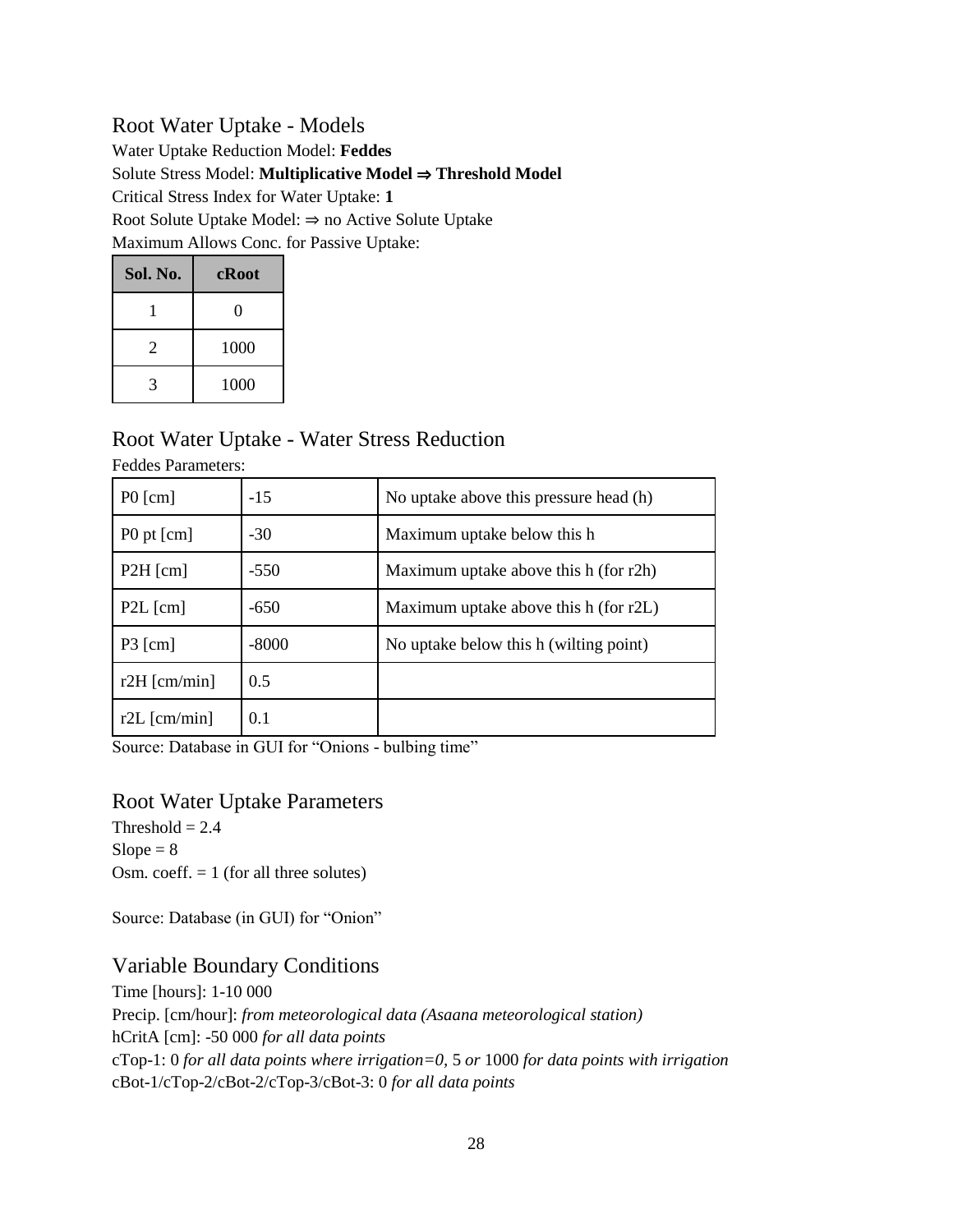### Meteorological Parameters

Radiation ⇒ Solar radiation

Geographical and Meteorological Parameters -17.4223 Latitude (deg, N+, S-) 2570 Altitude [m] 0.25 Angstrom value a 0.5 Angstrom value b 0.9 a1 0.1 b1 1.35 ac -0.35 bc 0.34 al -0.139 bl 200 Wind speed (measurement height) [cm] 200 Temperature (measurement height) [cm]

#### Cloudiness

⇒ Solar radiation

⇒ Relative humidity

Crop data ((dry)onion) ⇒ **Tables** (growth data, below)

Growth data:

|   | Time [hour] | Crop height<br>[cm] | Albedo [-] | LAI/SCF[-] | Root depth<br>[cm] |
|---|-------------|---------------------|------------|------------|--------------------|
|   | $\theta$    | $\theta$            | 0,23       | V          | $\overline{0}$     |
|   | 7768        | $\boldsymbol{0}$    | 0,23       | U          | $\theta$           |
| 3 | 7769        | 40                  | 0,23       | 136,9      | 40                 |
| 4 | 10000       | 40                  | 0,23       | 136,9      | 40                 |

### Meteorological Conditions

From meteorological data (Asaana meteorological station)

### Soil Profile

Initial conditions Water content: 0.1 *across whole profile* Root distribution: 1 *at 0-400cm depth*